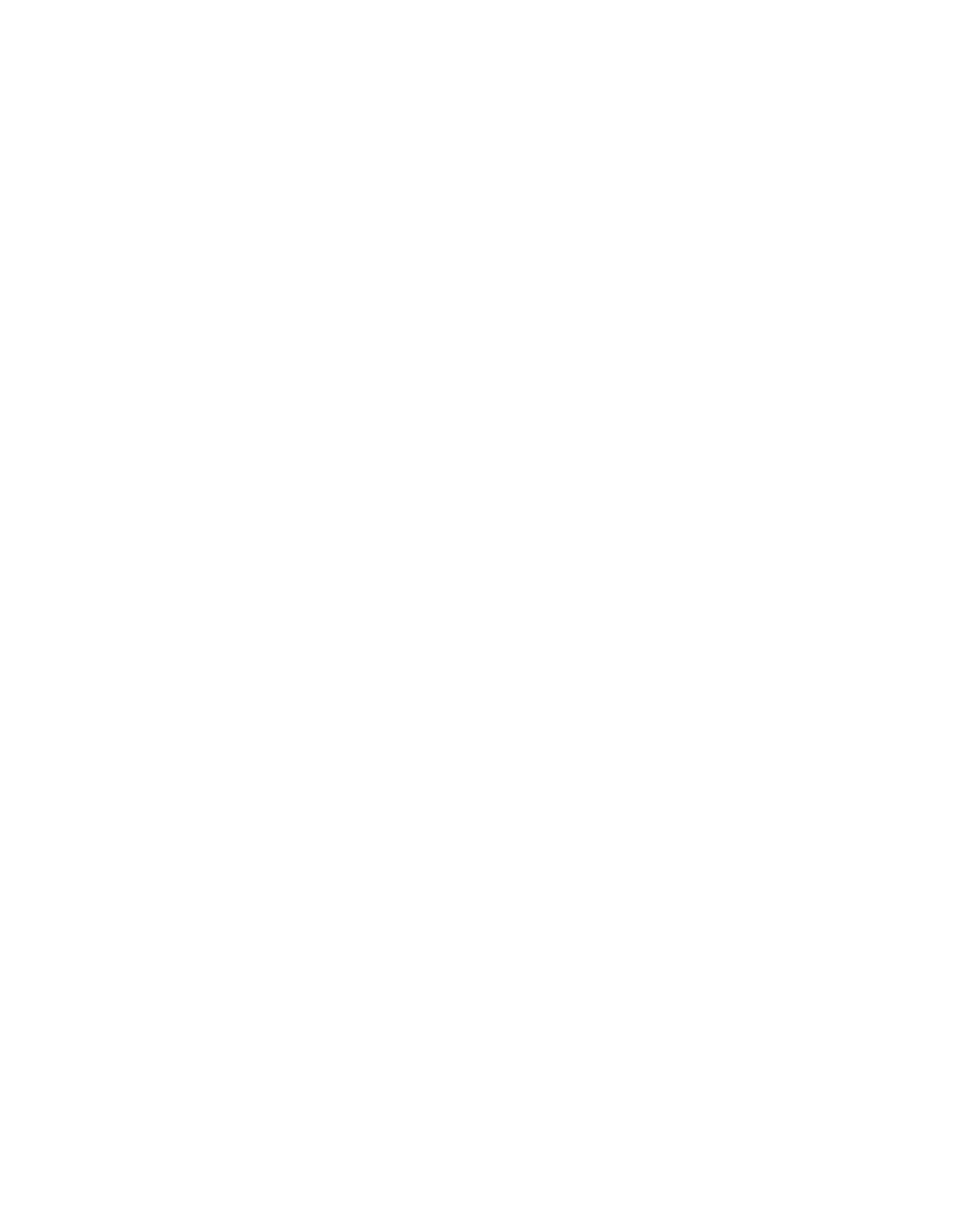# **Executive Summary**

This research note examined the nature and causes of injuries and fatalities among Canadian police officers through an analysis of the Association of Workers' Compensation Boards of Canada injury and fatality time loss claims databases.

The data for this research note derived from the Association of Workers' Compensation Boards of Canada injury and fatality time loss claims databases from 2006 to 2015 inclusive. The data included gender, age, year, province, the cause of the fatality or injury, the nature of the event that resulted in a fatality or an injury with an accepted time loss claim, which part(s) of the body were injured, the source of the injury, and whether the fatality or accepted time loss claim was for a commissioned or non-commissioned officer.

Between 2006 and 2015, in this database, Alberta, British Columbia, Ontario, and Quebec combined for 45 fatalities of a police officer or a rate of 0.7 fatalities per 1,000 police officers. In total, 40 of these fatalities were of a male police officer.

In terms of accepted time loss claims, between 2006 and 2015, there was a total of 22,394 accepted claims for police officers. In total, 92% of all accepted time loss claims derived from just Ontario, Quebec, Alberta, and British Columbia.

The rate per 1,000 police officers of accepted claims declined substantially over time from a high of 37 accepted time loss claims per 1,000 police officers in 2006 to a low of 30.6 accepted time loss claims per 1,000 police officers in 2015.

The most common cause of a fatality or accepted time loss claim for a police officer was a traumatic injury or disorder. The precipitating event leading to the fatality or accepted time loss claim was most commonly a violent act or a transportation incident most likely involving either a vehicle or a person. In terms of basic demographics, police officers who are injured or die are most often males under the age of 40. When female police officers are the victim, they tend to be even younger.

Given this, additional research should continue to explore ways to make police work safer, while better understanding the risks associated with being a police officer.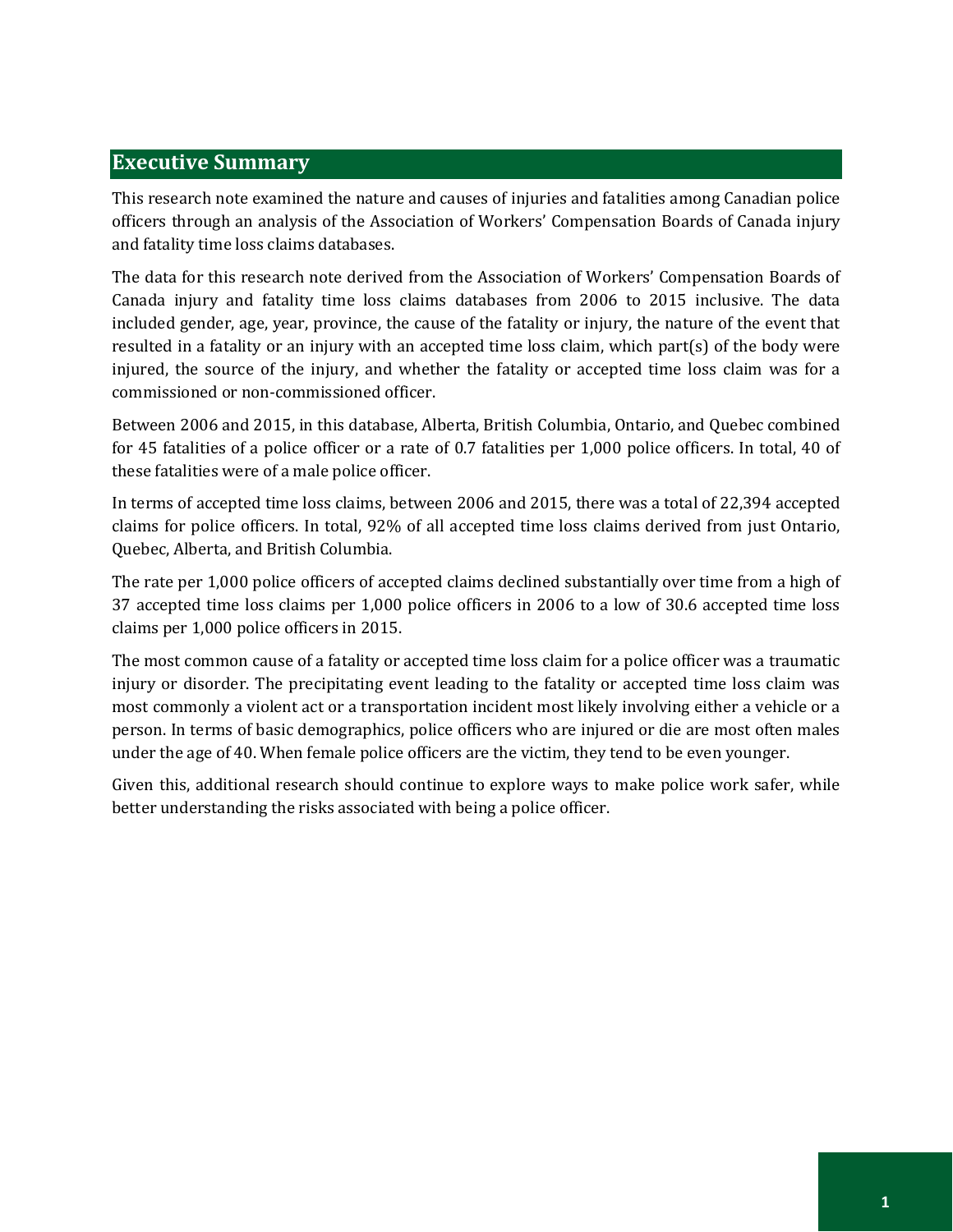## **Introduction**

This research note examines the nature and causes of injuries and fatalities among Canadian police officers through an analysis of the Association of Workers' Compensation Boards of Canada injury and fatality time loss claims databases. As one of the only 24/7 first responder agencies in every community and municipality in Canada, police work can routinely place officers in harm's way and expose them to a wide range of potential physical and psychological risks. The main duties of police officers include responding to all types of calls for service, attending emergency situations, providing first aid and medical assistance, interacting with offenders and people who are suffering from a wide range of mental health issues and addictions, and addressing the full range of crime and social issues in a community. Given this, there is an increased risk among police officers for physical and psychological injuries as a result of the frequency and intensity of their interactions with the public, the physical nature of their duties, the requirement to spend long periods of time in their vehicles or engaging in stressful activities involvement in dangerous or traumatic events, and the nature of shift work. As such, this report highlights the main nature and cause of police officer fatalities and accepted time loss claims over a period of 10 years to highlight areas of caution for police leaders and areas that may require additional attention in order to ensure that police officers remain physically and mentally safe and well throughout their policing careers.

# **Methods**

The data for this research note derived from the Association of Workers' Compensation Boards of Canada injury and fatality time loss claims databases. The timeframe used in this research note was from 2006 to 2015 inclusive. The data included several key variables, such as gender, age, year, province, the cause of the fatality or injury, the nature of the event that resulted in a fatality or an injury with an accepted time loss claim, which part(s) of the body were injured, the source of the injury, and whether the fatality or accepted time loss claim was for a commissioned or noncommissioned officer. Each of five distinct databases was separated by whether the incident resulted in the death of the police officer or an accepted time loss claim. Of note, to be included in the sample, the incident must have been reviewed and accepted by the Workers' Compensation Board, involved a police officer as the victim, and occurred or accepted in 2006 through 2015. In other words, the data presented in this report does not include all workplace injuries or fatalities, just accepted claims for time loss injuries and fatalities.

The Association of Workers' Compensation Boards of Canada databases included the time loss claims for all provinces and territories in Canada, with the exception of the Yukon, and fatality data for just British Columbia, Alberta, Ontario, and Quebec. It is important to note that in the Association of Workers' Compensation Boards of Canada data, as a matter of practice, when the number of accepted claims or fatalities for any variable in the databases was three or less, to protect the privacy of individual claimants, the number was suppressed and replaced with an X. For this report, the authors used two approaches to deal with this 'missing' data. First, a randomly generated number between 1 and 3 was inserted into the databases for every instance where the databases contained an X. This allowed the researchers to conduct analyses without having to consider every variable with an X as missing data, thus excluding the variable from analysis. The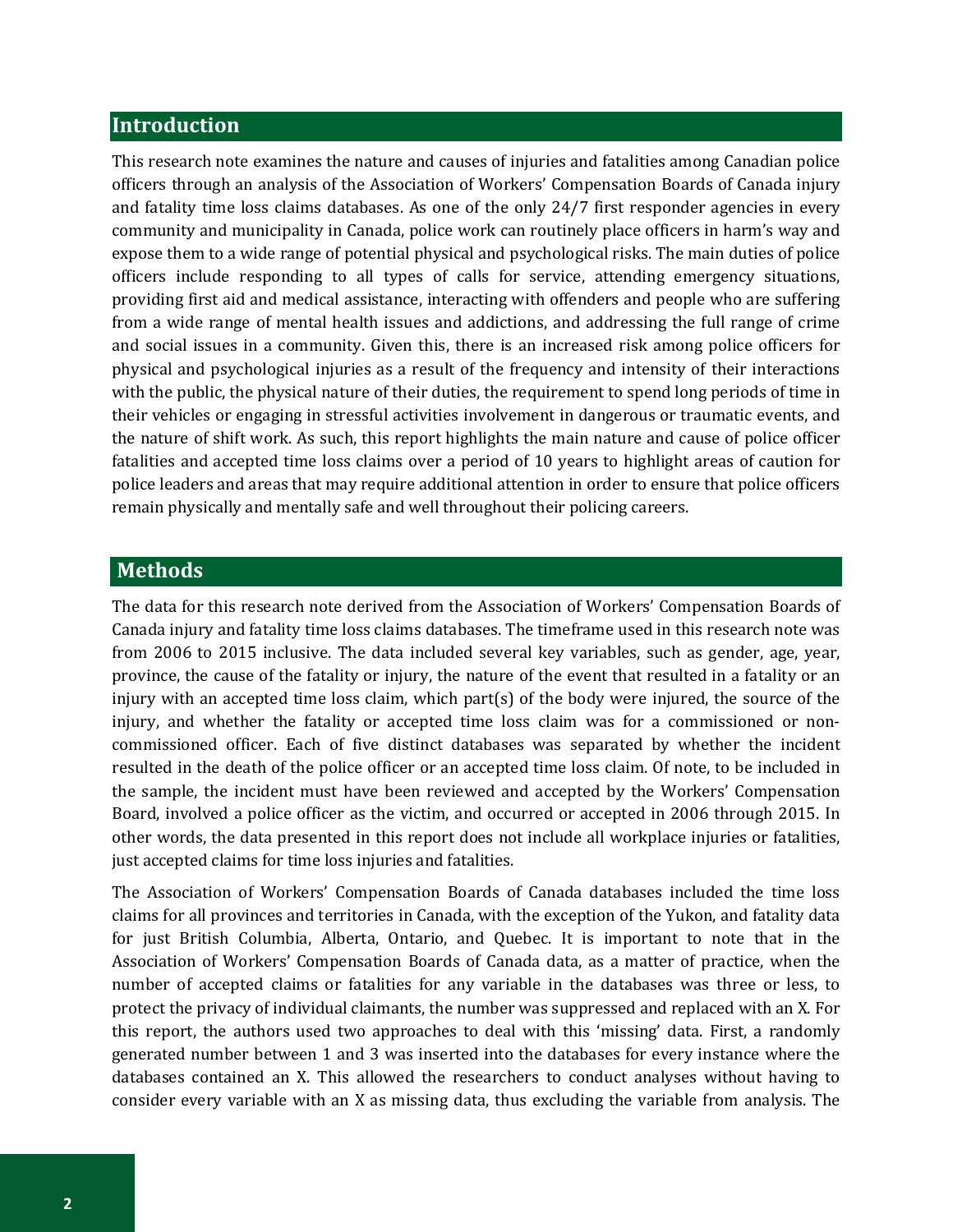random assignment of a 1, 2, or 3 to replace an X did not affect the overall totals, as these were provided by the Association of Workers' Compensation Boards of Canada. The second approach used was to examine each variable with an X to determine whether it was possible to deduce whether the X represented a 1, 2, or 3. Only in cases where it was absolutely clear what the X had to represent was that number used in the analysis to allow for cross-tabulated statistical analysis. Once these two procedures were completed, the data was analysed to provide descriptive and cross-tabulated statistics related to police officers time loss claims and fatalities. In some cases, such as in the calculate of rates of police officers, it was necessary to know the number of sworn police officers in a particular year and in a specific province. For this data, the authors accessed and downloaded police officer data from Statistica.

[\(https://www.statista.com/statistics/436119/number-of-total-personnel-in-canada/\)](https://www.statista.com/statistics/436119/number-of-total-personnel-in-canada/).

It is important to note that the data used in this report did not come from a single database, but five distinct databases that each looked at one aspect of the context of fatality and accepted time loss claims. As such, while each database included the total number of fatalities and accepted time loss claims for each year and for each province, in addition to gender and age categories, it was not possible to link the databases in any way by each fatality case or accepted time loss claim. Instead, the provided databases provided aggregate data and each one contained part of the overall picture of fatality and accepted time loss claims.

# **Data Analysis**

As demonstrated in Figure 1, according to the website Statistica, the total number of police officers in Canada increased over the years 2006 to 2010 by 11% from 62,461 to 69,068 members, and then remained relatively stable to 2015.



# **FIGURE 1: TOTAL NUMBER OF POLICE OFFICERS IN CANADA (2006 – 2015)**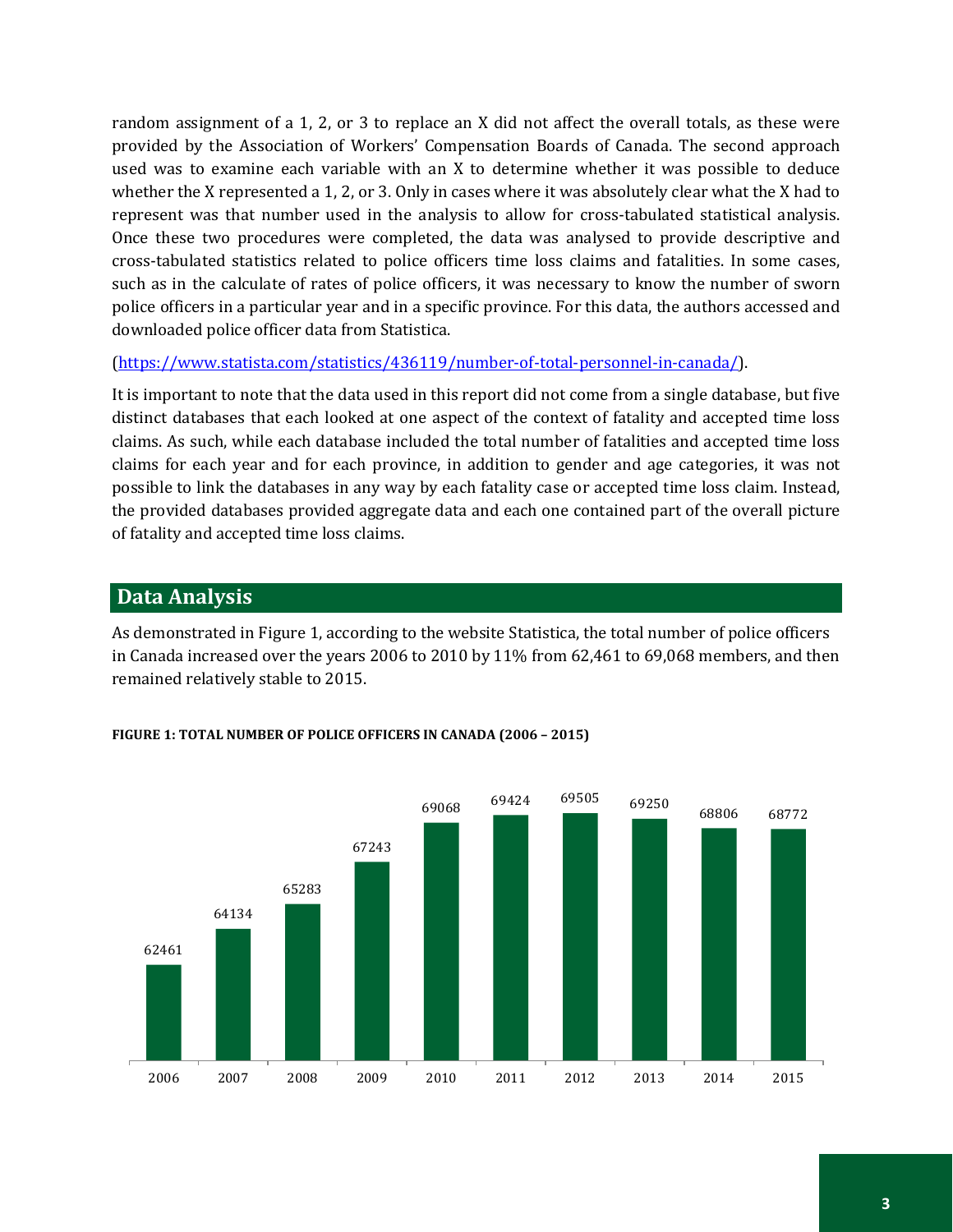Using data from 2015, Table 1 provides the number of police officers in each province. The provinces with the most police officers were Ontario ( $n = 26,205$ ), Quebec ( $n = 16,012$ ), and British Columbia ( $n = 8,672$ ).

| TABLE 1: TOTAL NUMBER OF POLICE OFFICERS BY PROVINCE AND TERRITORY (2015) |
|---------------------------------------------------------------------------|
|---------------------------------------------------------------------------|

| Canada | <b>NI</b> | PEI | <b>NS</b> | <b>NB</b> | ОC     | ON     | $\overline{\textsf{MB}}$ | <b>SK</b> | $\mathbf{A}\mathbf{B}$ | BC    | YU  | <b>NWT</b> | NU  |
|--------|-----------|-----|-----------|-----------|--------|--------|--------------------------|-----------|------------------------|-------|-----|------------|-----|
| 68,772 | 889       | 226 | 1.855     | 1.278     | 16.012 | 26.205 | 2.602                    | 2.286     | .155                   | 8.672 | 130 | 201        | 131 |

As mentioned above, when it comes to fatalities, the Association of Workers' Compensation Boards of Canada data was only available for British Columbia, Alberta, Ontario, and Quebec. Between 2006 and 2015, in this database, these four provinces combined for a total of 45 fatalities of a police officer or a rate of 0.7 fatalities per 1,000 police officers. The mean number of fatalities did not vary substantially as 2007 and 2008 had three or less fatalities and 2012 had the most with seven fatalities. Of all the fatalities in the database, 40 (89 per cent) were male. While it was not possible to determine the mean age of those in the database given how the data was coded, all of the female fatalities were for police officers between the ages of 20 to 29 years old, while the most common age category for male police officer fatalities was between 30 to 39 years old (45 per cent) (see Table 2). It was very surprising that all of the female fatalities and a large proportion of the male police officer fatalities would be for people so young.

As outlined above, whenever the raw numbers in any category or variable was three or less the Association of Workers' Compensation Boards of Canada replaced the actual number with an X in all the databases. Given that a random number replacement could have substantial effects on the percentages presented below because the total numbers were so small, the X's are retained in Table 2 so as to not misrepresent the data. Still, as mentioned above, a deeper examination of the data made it possible to determine that, for example, for female police officer fatalities, two of the victims were between the ages of 20 and 24 years old and two were for those between the ages of 25 and 29 years old. However, it was not possible to determine which age category the other female police officer fatality belonged, so the X's are presented in the Table.

|                    | Total $(n = 45)$ | Male $(n = 40)$ | Female $(n = 5)$ |
|--------------------|------------------|-----------------|------------------|
| 20-24 Years Old    |                  |                 |                  |
| 25-29 Years Old    | 4                | X               | X                |
| 30-34 Years Old    |                  |                 |                  |
| 35-39 Years Old    | q                | O               |                  |
| 40-44 Years Old    |                  | 5               |                  |
| 45-49 Years Old    |                  |                 |                  |
| 50-54 Years Old    |                  |                 |                  |
| 55-59 Years Old    | X                | X               |                  |
| 60-64 Years Old    |                  | X               |                  |
| 65 Years and Older |                  |                 |                  |

#### **TABLE 2: AGE CATEGORIES FOR ACCEPTED FATALITY BETWEEN 2006 AND 2015**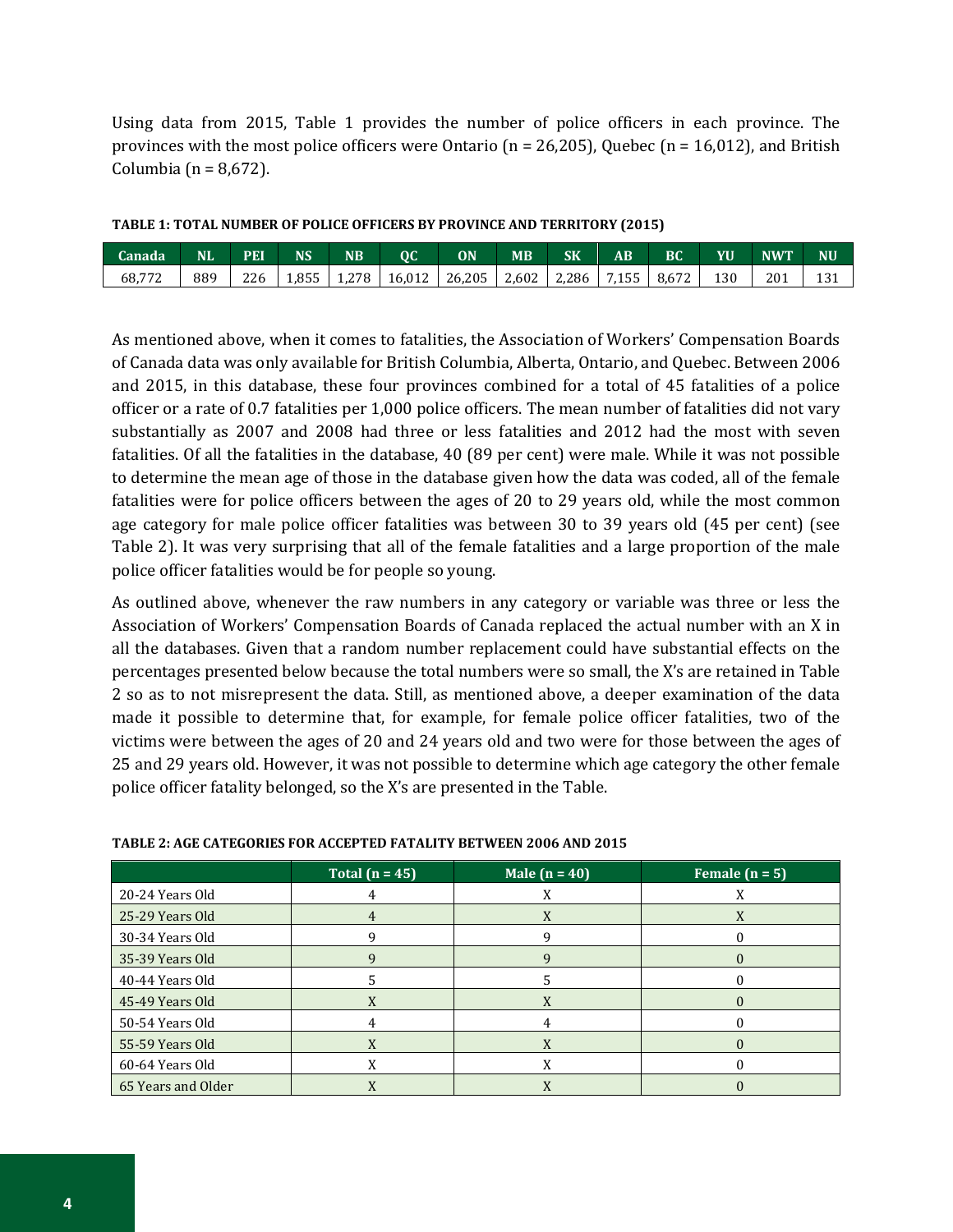In terms of accepted time loss claims, the Association of Workers' Compensation Boards of Canada data was available for all of Canada's provinces and territories, with the exception of the Yukon. Between 2006 and 2015, there was a total of 22,394 accepted time loss claims for police officers. The total number of accepted time loss claims by province and territory is presented in Figure 2. Of note, 92% of all accepted time loss claims derived from just Ontario, Quebec, Alberta, and British Columbia. Given this, most of the analyses to follow focused exclusively on these four provinces.



**FIGURE 2: DISTRIBUTION OF ACCEPTED TIME LOSS CLAIMS BY PROVINCE BETWEEN 2006 AND 2015 (N = 22,394)**

In terms of the distribution of claims over time, as demonstrated in Figure 3, the raw number of accepted claims did not mirror the trend of increases to the number of police officers to the year 2010 or the leveling off the number of police officers from 2010 to 2015. In effect, while the percentage of police officers increased by 10% from 2006 to 2015, the number of accepted time loss claims actually decreased by 9%. It is also interesting to note that there was a substantial decrease in the number of accepted time loss claims in 2009 from the previous three years, and while 2009 remained the second lowest year for the number of accepted claims in the database, the subsequent six years never reached the level of the first three years. It is also noteworthy that the last year in this study, 2015, had the fewest number of accepted time loss claims for police officers.



### **FIGURE 3: TOTAL NUMBER OF ACCEPTED TIME LOSS CLAIMS FOR POLICE OFFICERS IN CANADA BETWEEN 2006 AND 2015 (N = 22,394)**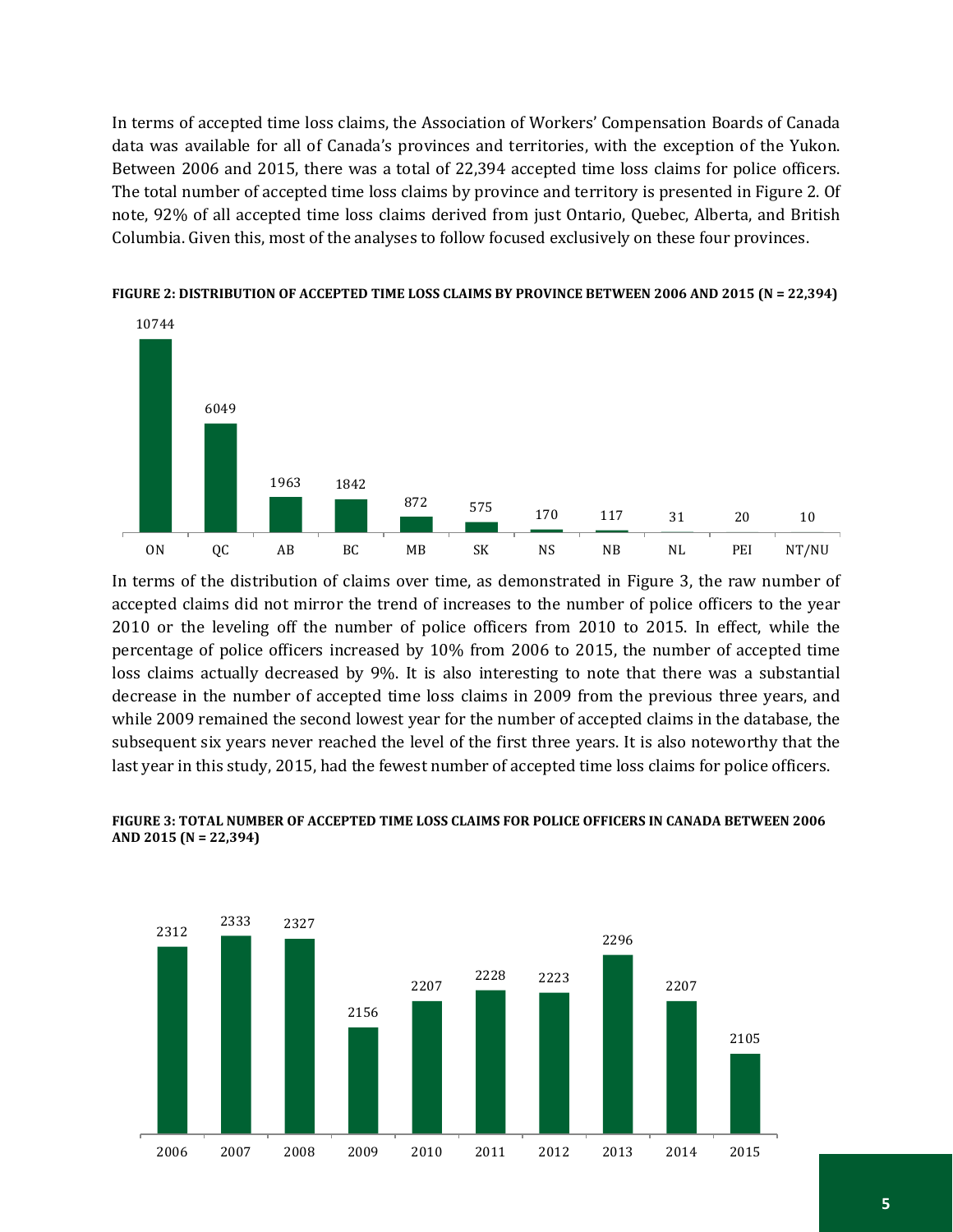While not as dramatic as the raw number of accepted time loss claims per year presented above, as demonstrated in Figure 4, the rate per 1,000 police officers of accepted claims declined substantially over time from a high of 37 accepted time loss claims per 1,000 police officers in 2006 to a low of 30.6 accepted time loss claims per 1,000 police officers in 2015. Again, 2015 had the lowest rate per 1,000 of accepted time loss claims of the ten years in the databases.



**FIGURE 4: RATE PER 1,000 POLICE OFFICERS OF ACCEPTED TIME LOSS CLAIMS IN CANADA BETWEEN 2006 AND 2015 (N = 22,394)**

In terms of gender distribution, 79% of all accepted time loss claims were for male police officers. To put that into context, in 2006, 81% of all accepted time loss claims were for male police officers and males made up 82% of all police officers in Canada that year. Similarly, in 2015, 78% of all accepted time loss claims were for males who comprised 79% of all police officers in Canada. As with the fatality data, it was not possible to determine the mean age of those in the databases; however, as demonstrated in Table 3, the most common age for the sample was between 30 and 34 years old (20 per cent) and between 35 and 39 years old (19 per cent). While this pattern was the same for the males in the databases, which is because they comprised nearly four-fifths of the sample, female police officers with accepted time loss claims were a bit younger, as their most common age range categories were 25 to 29 years old (21 per cent) and 30 to 34 years old (19 per cent). In effect, while 38% of all male police officer accepted time loss claims were for those under the age of 35 years old, the proportion of females under the age of 35 years old with an accepted time loss claim was 48%.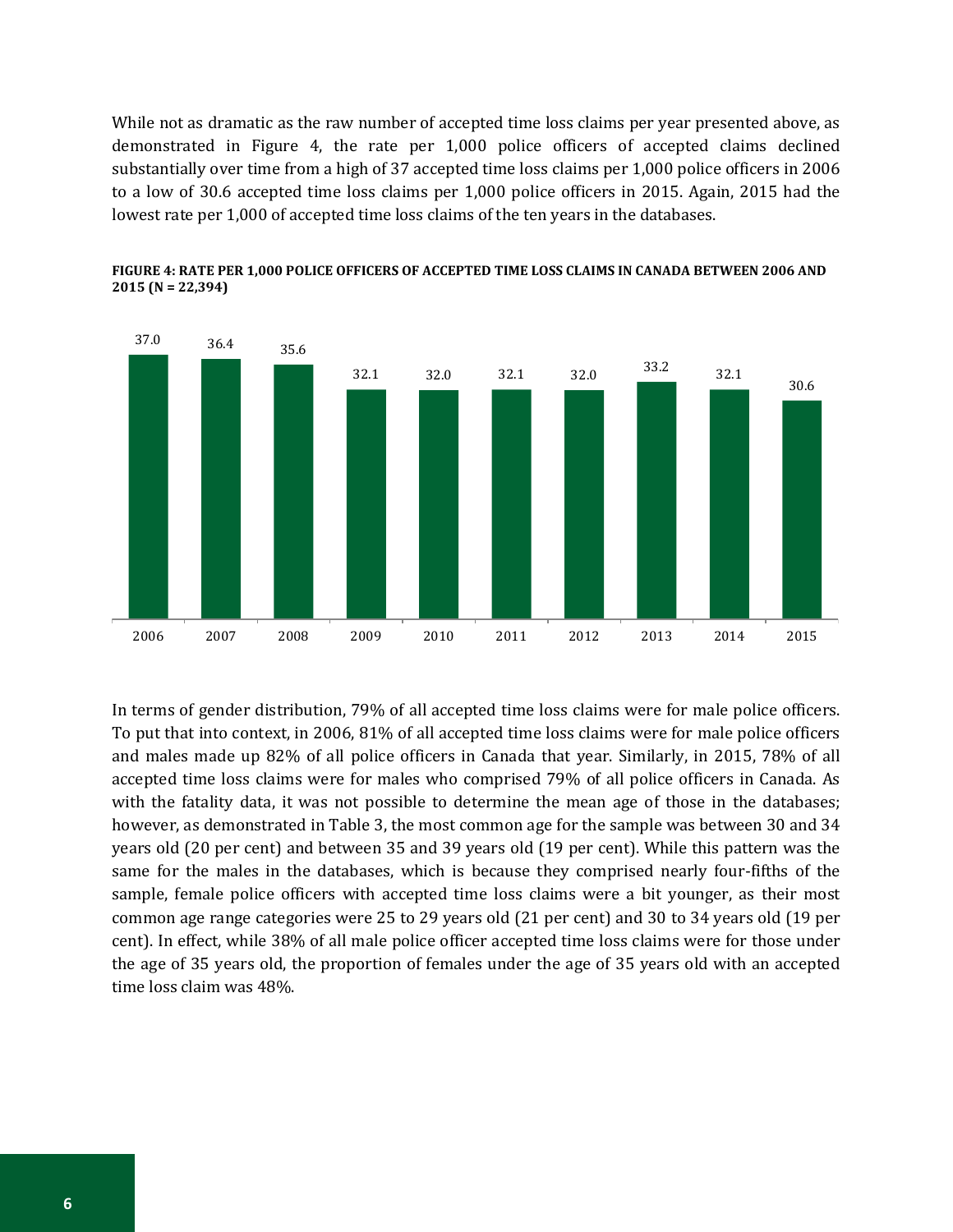|                    | <b>Total</b> | <b>Male</b> | Female    |
|--------------------|--------------|-------------|-----------|
| 20-24 Years Old    | 4.5%         | $3.7\%$     | 7.8%      |
| 25-29 Years Old    | 15.8%        | 14.5%       | 20.8%     |
| 30-34 Years Old    | 19.5%        | 19.6%       | 19.0%     |
| 35-39 Years Old    | 19.4%        | 19.7%       | 18.2%     |
| 40-44 Years Old    | 16.8%        | 17.2%       | 15.5%     |
| 45-49 Years Old    | 12.5%        | 12.9%       | 11.1%     |
| 50-54 Years Old    | 7.3%         | 7.8%        | $5.6\%$   |
| 55-59 Years Old    | 2.8%         | $3.2\%$     | 1.6%      |
| 60-64 Years Old    | 1.0%         | 0.9%        | $< 1.0\%$ |
| 65 Years and Older | 1.0%         | $0.6\%$     | $< 1.0\%$ |

**TABLE 3: AGE CATEGORIES FOR ACCEPTED TIME LOSS CLAIMS BETWEEN 2006 AND 2015 (N = 22,394)**

In terms of the nature of the injury that resulted in an accepted time loss claim, the overwhelming majority of cases were the result of a traumatic injury or disorder (89 per cent). This was followed far behind by a systemic disease or disorder (4 per cent) and 'other' diseases, conditions, and disorders (4 per cent) (see Table 4). Similar to the fatality data presented above, 79% of time loss claims as a result of a traumatic injury or disorder were for a male police officer. As expected, this high proportion of males compared to females was found for all of the various causes of accepted time loss claims in the database and excepted given the general gender distribution of the sample. Importantly, as traumatic injuries and disorders were the most common cause of an accepted time loss claim, it is critical to note that, while the proportion of police officers increased by 10% from 2006 to 2015, the proportion of accepted time loss claims decreased by 11%. While there are a number of possible reasons for the reduction, it is possible that changes in police policies with respect to wellness and health have played a role in decreasing the number of accepted time loss claims. Still, it is interesting that the overall decrease in traumatic injuries and disorders resulting in an accepted time loss claim was not equal by gender. While males had a 12.8% decrease between 2006 and 2015, females only had a 1.2% decrease.

|                                             | <b>Total</b> |
|---------------------------------------------|--------------|
| Traumatic Injuries or disorders             | 88.9%        |
| Systemic Disease or Disorder                | 3.8%         |
| Infectious and Parasitic Diseases           | 1.0%         |
| Neoplasms, Tumors or Cancer                 | 0.1%         |
| Symptoms, Signs and Ill-Defined Conditions  | 1.5%         |
| Other Diseases, Conditions and Disorders    | 3.8%         |
| Multiple Diseases, Conditions and Disorders | 0.5%         |

#### **TABLE 4: CAUSE OF ACCEPTED TIME LOSS CLAIMS BETWEEN 2006 AND 2015 (N = 22,394)**

Another way to consider the traumatic injuries or disorders data is to consider the rate per 1,000 at which police officers had a time loss claim accepted each year. As demonstrated in Figure 5, the rate per 1,000 at which traumatic injury or disorder claims were accepted decreased from a high of 33.2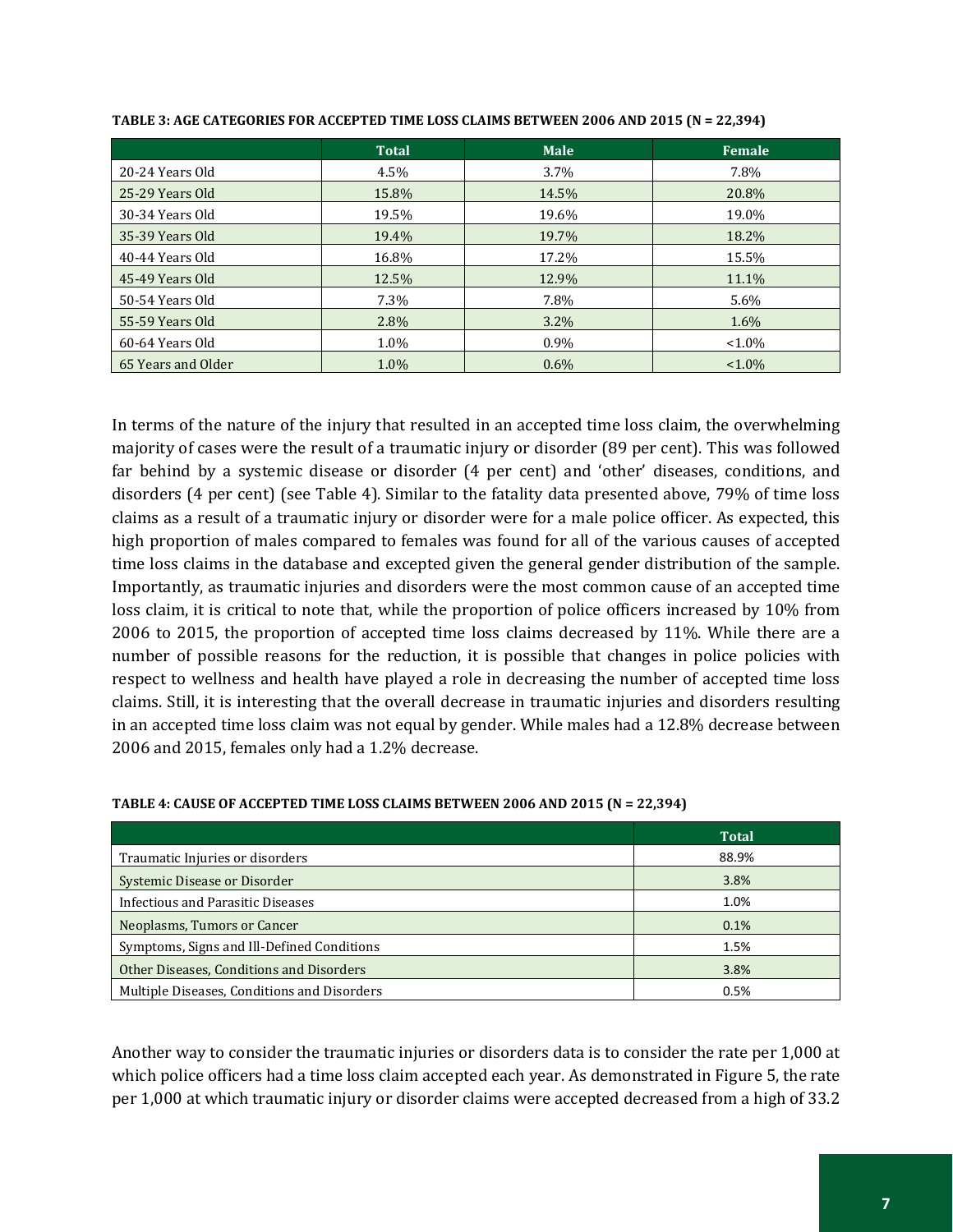per 1,000 police officers in 2006 to a low of 27 per 1,000 in 2015. In effect, while the primary cause of accepted time loss claims among police officers was overwhelmingly traumatic injuries or disorders, by 2015, there were five less accepted claims per 1,000 police officers compared to 2006 and 2015 had the lowest rate per 1,000 compared to the previous nine years.



**FIGURE 5: RATE OF ACCEPTED TRAUMATIC INJURIES OR DISORDERS TIME LOSS CLAIMS 2006 TO 2015 (N = 19,899)**

In terms of the geographic distribution of accepted time loss claims, it was expected that the largest number of accepted claims would come from Ontario, Quebec, Alberta, and British Columbia, and that the overwhelming majority of accepted loss claims would be related to a traumatic injury or disorder (see Figure 6).



#### **FIGURE 6: DISTRIBUTION OF ACCEPTED TIME LOSS CLAIMS BY POLICE OFFICERS BY PROVINCE IN CANADA BETWEEN 2006 AND 2015 (N = 22,394)**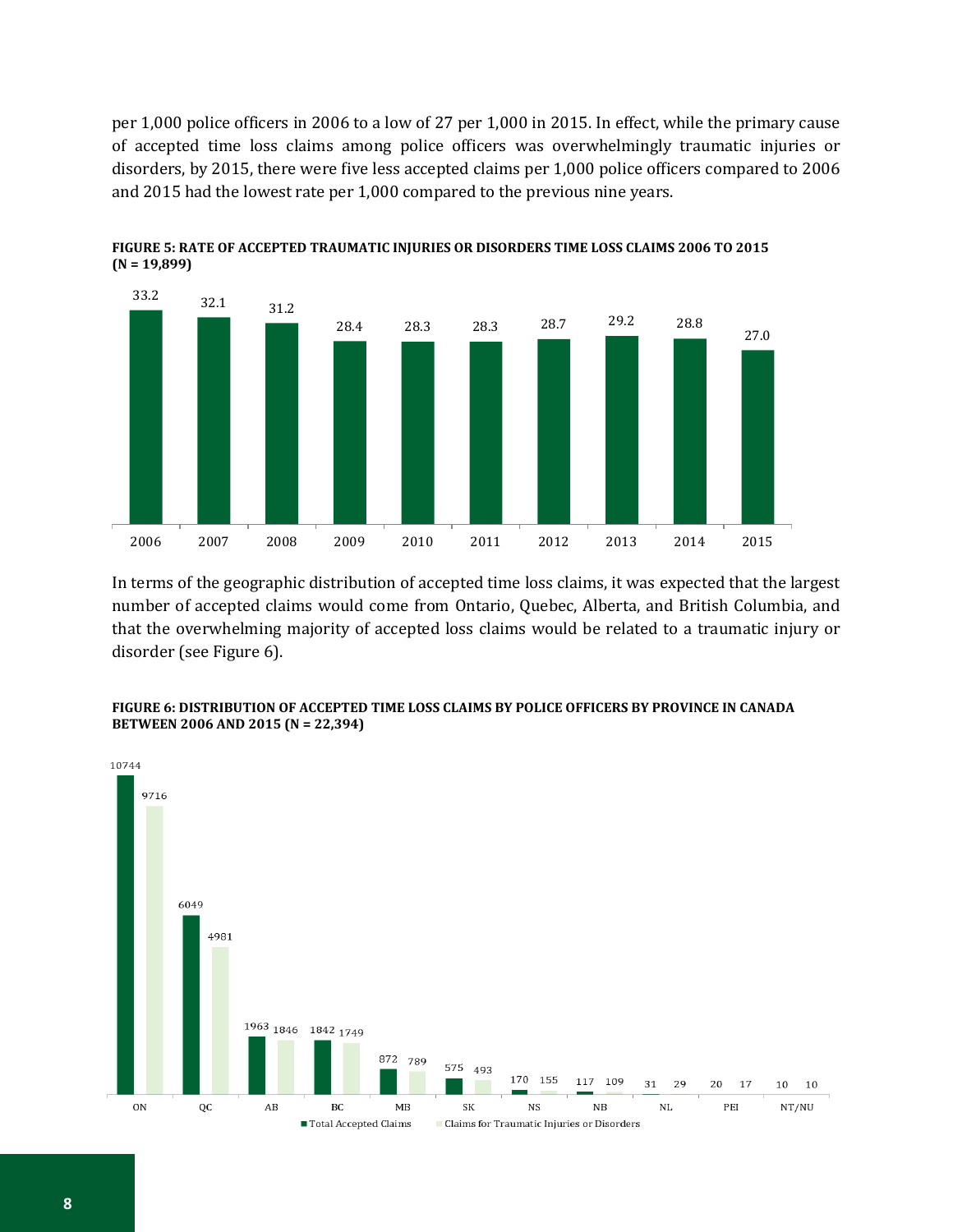Given that the overall proportion of accepted time loss claims decreased from 2015 compared to 2006, it was somewhat unexpected that several provinces had substantial increases in their proportion of accepted claims (see Figure 7). Of note, New Brunswick was not included in Figure 7 because they had a 500% increase in their number of claims from three or less accepted claims for a traumatic injury or disorder in 2006 to just 12 claims in 2015. Similarly, Nova Scotia had 15 accepted claims in 2006 and 21 accepted claims in 2015. Moreover, the Northwest Territories and Nunavut had a total of 10 accepted claims for a traumatic Injury or disorder over the entire 10 years under study, Prince Edward Island had 17, and Newfoundland had just 27. Given these very small numbers, it was not informative to present their percentage change in the number of accepted claims over the 10 year period. When looking at those provinces with a substantial number of accepted claims for a traumatic injury or disorder, it is interesting to note that Saskatchewan (-4 per cent), British Columbia (-7 per cent), Quebec (-13 per cent), and Ontario (-19 per cent) all saw decreases in the number of accepted loss time claims between 2006 and 2015, but Alberta had a substantial increase (+33 per cent) and Manitoba experienced a more moderate increase (+6 per cent). In considering the Alberta data, it appears that, over the 10 year period, there was an increase in all age categories for males (+31 per cent) with substantial increases for those between 20 and 24 years old (+133 per cent), 40 to 44 years old (+50 per cent), and 45 to 49 years old (64 per cent). Among female police officers in Alberta, there was an overall 42% increase among accepted time loss claims for a traumatic injury or disorder between 2006 and 2015, but the number of females having accepted claims was too small to identify any specific age-related trends.



#### **FIGURE 7: OVERALL PERCENT CHANGE IN ACCEPTED TIME LOSS CLAIMS FOR TRAUMATIC INJURIES OR DISORDERS FOR POLICE OFFICERS BY PROVINCE BETWEEN 2006 AND 2015 (N = 19,899)**

To provide additional context to the data presented above, the six provinces in Figure 7 were compared using rates per 1,000 police officers for traumatic injuries and disorders for 2006 and 2015 (see Figure 8). Each province, with the exception of Alberta, had a reduction in the number of accepted claims. For example, in 2006, Ontario had a rate of 44.4 accepted time loss claims for a traumatic injury or disorder per 1,000 police officers, but reduced this to 32.6 claims per 1,000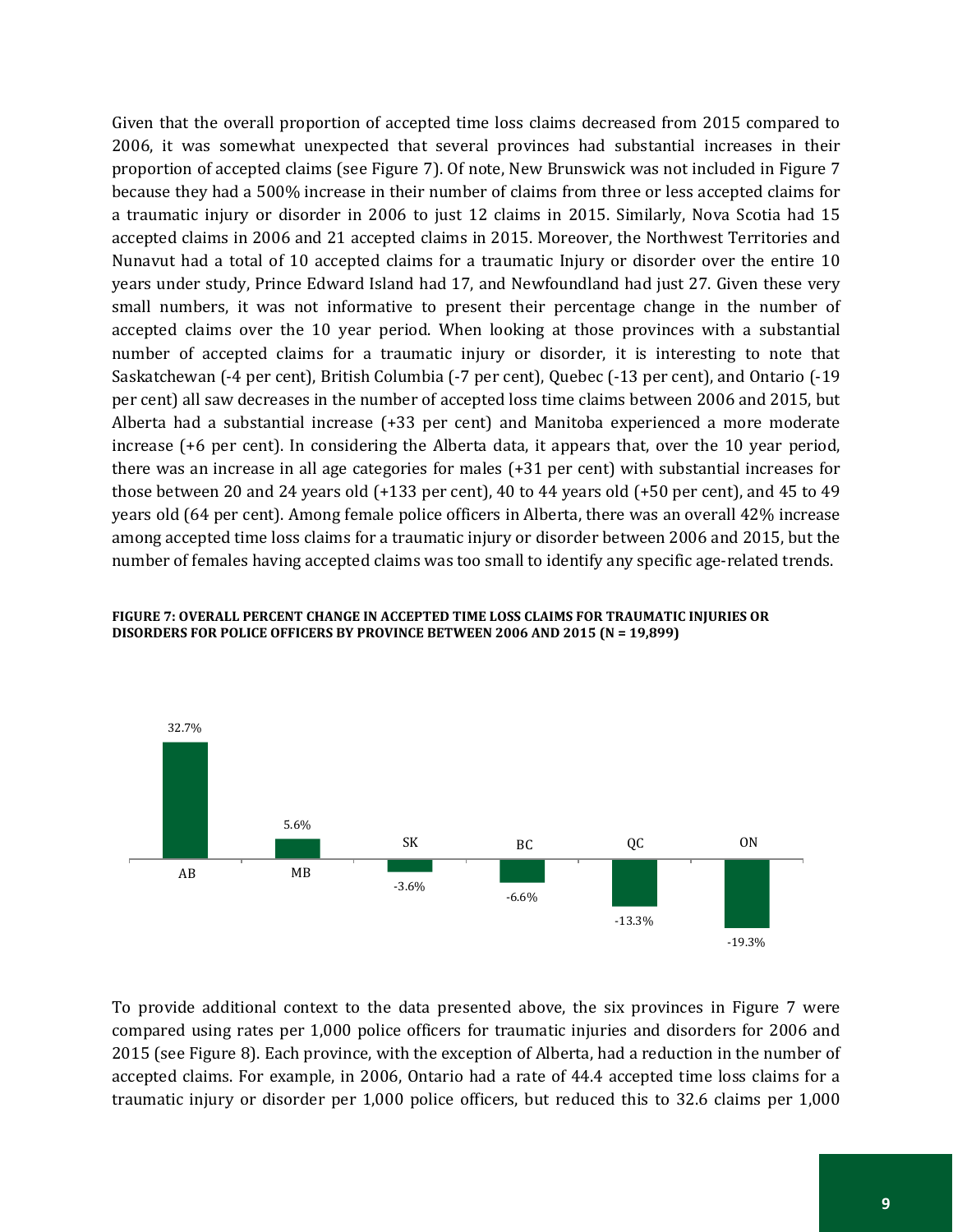police officers by 2015; a reduction of 27%. In British Columbia, there was a 17% reduction over that time period from 25.5 claims per 1,000 police officers to 21.1 claims, and there was an 18% reduction in Quebec from 34 claims per 1,000 officers in 2006 to 27.8 claims in 2015.



**FIGURE 8: RATES OF TRAUMATIC INJURIES AND DISORDER ACCEPTED TIME LOSS CLAIMS BY PROVINCE FOR 2006 AND 2015**

In terms of who these police officers were, of the 45 fatalities, only two were commissioned officers, both were male, both occurred in Ontario, one was between 30 and 34 years old, the other was between 50 and 54 years old, one fatality occurred in 2009 and the other occurred in 2012. Given the nature of the work, it was unsurprising that the vast majority of fatalities were associated to non-commissioned police officers. Similarly, with respect to accepted time loss claims, the overwhelming majority (99 per cent) were for non-commissioned members. Given this, when it comes to accepted fatality and loss time claims, the Association of Workers' Compensation Boards of Canada data suggests that these types of claims are much more commonly found in Ontario, Quebec, British Columbia, and Alberta, the police officers are much more commonly male, under the age of the 45 years old, and serving in a non-commissioned role.

In terms of the specific nature of the events result in a fatality, given that the most common cause was a traumatic injury or disorder, it was not surprising that the most common type of event was an assault, violent act, attack, or harassment (42 per cent) (see Table 5). Overwhelmingly, the fatalities involved a male police officer and the most common age category was between 35 and 39 years old (33 per cent), although all age categories were represented. The one female police officer fatality as a result of an assault, violent act, attack, or harassment was between the ages of 25 to 29 years old and the incident occurred in Quebec in 2006. Of these types of fatalities, the majority (68 per cent) occurred in Ontario. The second most common event was a transportation accident (33 per cent). Again, the majority of fatalities involved a male police officer (73 per cent) and, in nearly half of male transportation fatalities (46 per cent), the police officers were between the ages of 30 and 34 years old. The four female fatalities related to a transportation accident were between 20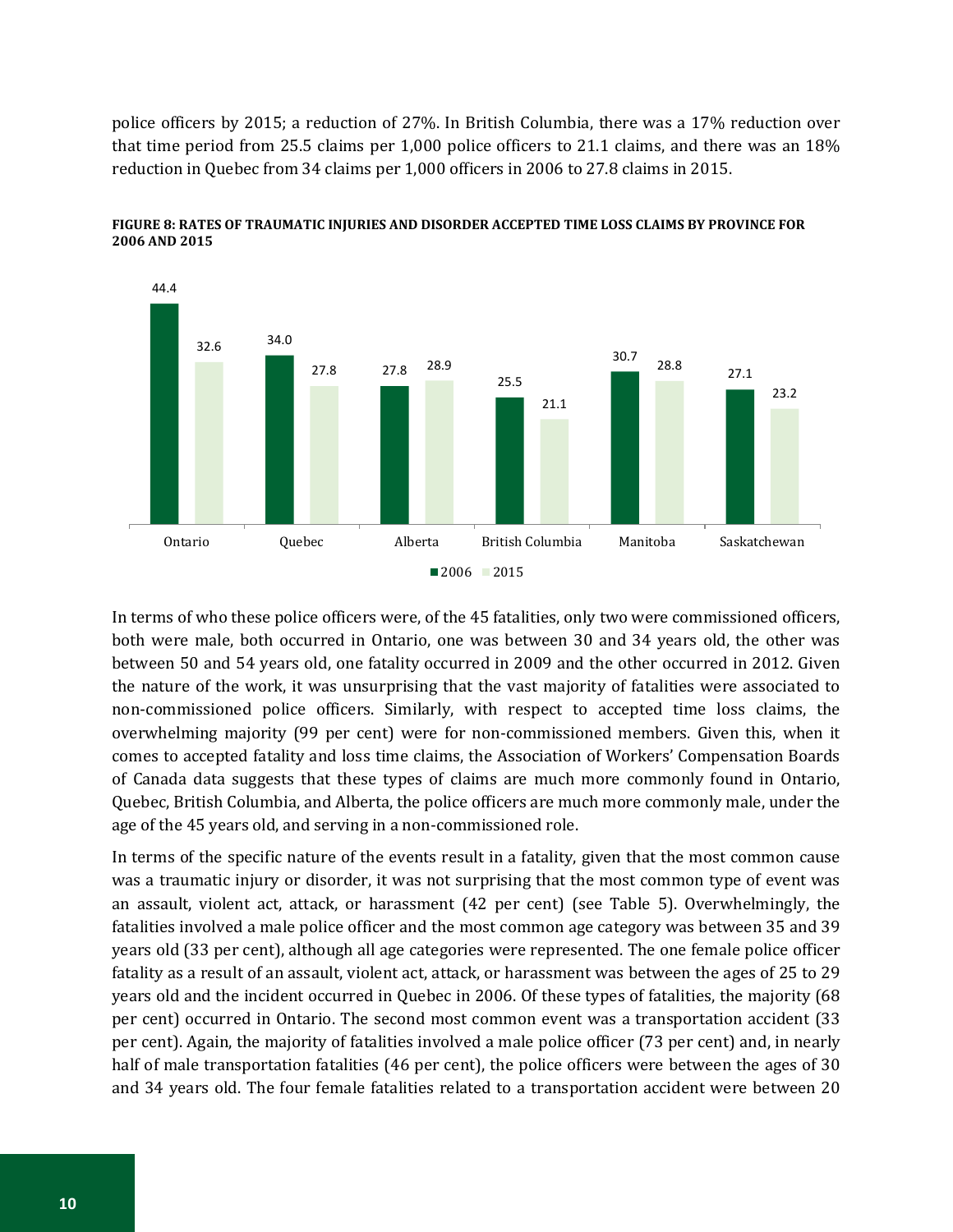and 29 years old and occurred in Ontario and Quebec. Similarly, 10 of the 11 male police officer transportation accident fatalities occurred in Ontario and Quebec and largely involved members between 25 and 39 years old. While the numbers were very low for most of the events, as there were 45 fatalities in the entire database, there were no female police officer fatalities for falls, bodily reaction and exertion, exposure to harmful substances or environments, fires or explosions, or other events or exposures (see Table 5).

|                                                       | <b>Total</b> | <b>Male</b> | Female |
|-------------------------------------------------------|--------------|-------------|--------|
| Falls                                                 |              |             |        |
| <b>Bodily Reaction and Exertion</b>                   |              |             |        |
| <b>Exposure to Harmful Substances or Environments</b> |              |             |        |
| <b>Transportation Accidents</b>                       | 15           |             |        |
| Fires and Explosions                                  |              |             |        |
| <b>Violent Acts</b>                                   | 19           | 18          |        |
| Other Events or Exposures                             |              |             |        |

#### **TABLE 5: NATURE OF THE EVENT FOR A FATALITY BETWEEN 2006 AND 2015 (N = 45)**

The most common events associated with an accepted time loss claim were bodily reaction and exertion (30 per cent) and an assault, violent act, attack, or harassment (23 per cent) (see Table 6). The overall pattern for accepted loss time claims was somewhat different from the pattern for fatalities as transportation accidents were somewhat less common in accepted time loss claims (23 per cent) compared to fatalities (33 per cent). Nonetheless, given the nature of non-commissioned police work, it was not unexpected that two-thirds of all accepted time loss claims were for the three categories of bodily reactions and exertion, a violent act, or a transportation accident.

#### **TABLE 6: CAUSE OF ACCEPTED TIME LOSS CLAIMS BETWEEN 2006 AND 2015 (N = 22,394)**

|                                                       | <b>Total</b> |
|-------------------------------------------------------|--------------|
| Contact with Objects and Equipment                    | 11.2%        |
| Falls                                                 | 15.7%        |
| <b>Bodily Reaction and Exertion</b>                   | 29.7%        |
| <b>Exposure to Harmful Substances or Environments</b> | 6.2%         |
| <b>Transportation Accidents</b>                       | 13.8%        |
| Fires and Explosions                                  | 0.3%         |
| Violent Acts                                          | 22.5%        |
| Other Events or Exposures                             | 0.5%         |

Importantly, as stated above, while there was a 10% increase in the number of police officers from 2006 to 2015, there was substantial variation in the percentage change in the number of accepted time loss claims by event type (see Table 7). While there have been substantial reductions in the number of accepted time loss claims for contact with objects or equipment (-15 per cent) and transportation accidents (-34 per cent), for the two most common events leading to an accepted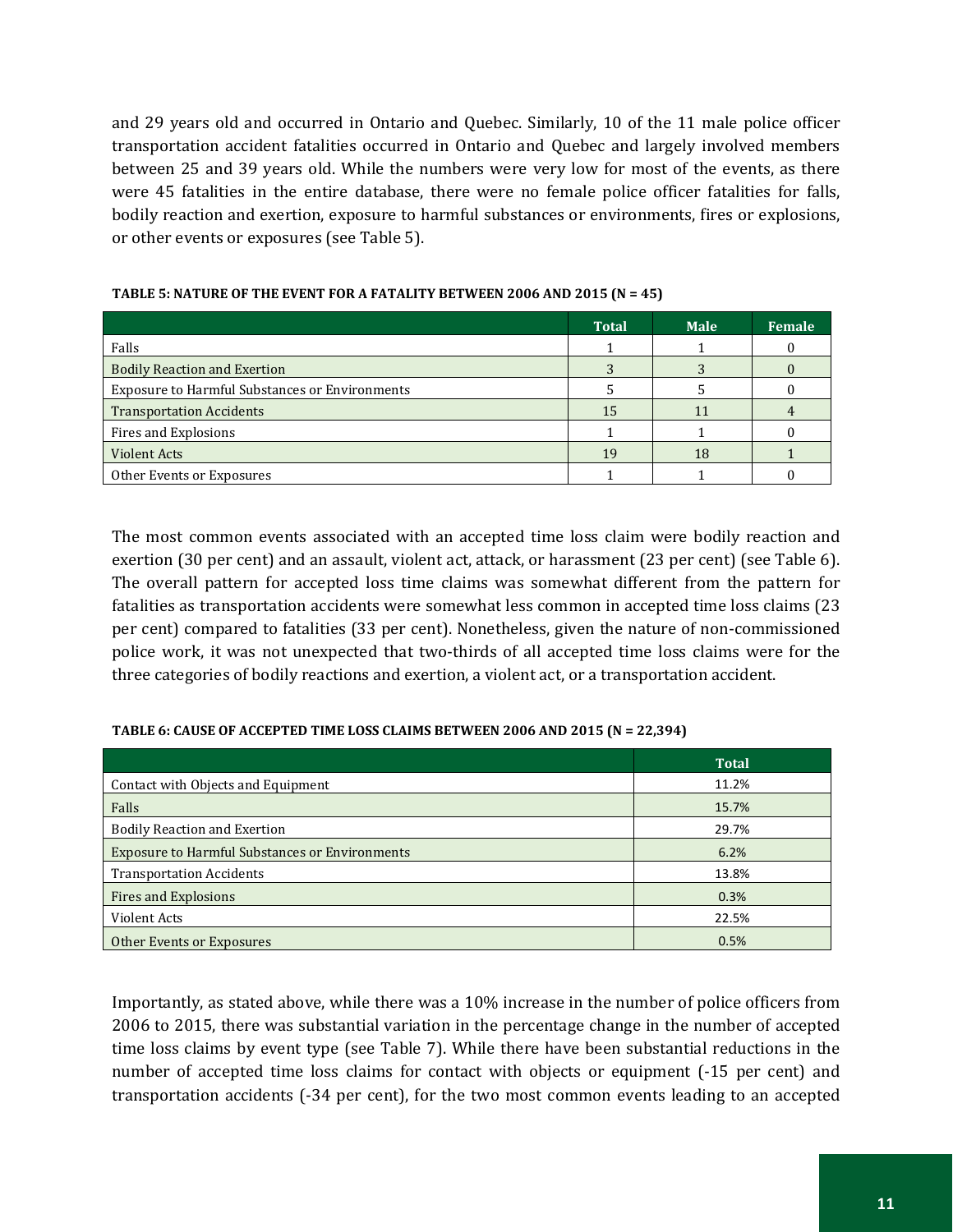time loss claim, there has also been a reduction in the number of claims for violent acts (-10 per cent), while the number of claims for bodily reaction and exertion has remained very consistent. Although there are fewer accepted claims overall, there has been a substantial increase over the 10 years in the number of accepted claims for exposure to harmful substances or environments (+39 per cent). In terms of the rate per 1,000 police officers of these claims, in 2006, the rate of a police officer having a claim accepted for bodily reaction and exertion was 10.4 per 1,000 police officers, but this was reduced to 9.4 in 2015; a reduction of 10%. In 2006, the rate for a violent act was 8.8 per 1,000, which declined to 7.2 in 2015; a reduction of 18%. Finally, with respect to transportation accidents, in 2006, the rate was 5.5 per 1,000, but this was reduced to 3.3 in 2015 resulting in a 40% reduction over ten years.

|                                                       | <b>Number of Cases</b> | <b>Total</b> |
|-------------------------------------------------------|------------------------|--------------|
| Contact with Objects and Equipment                    | 2,516                  | $-15.1%$     |
| Falls                                                 | 3,509                  | $-8.5\%$     |
| <b>Bodily Reaction and Exertion</b>                   | 6,650                  | $+0.3\%$     |
| <b>Exposure to Harmful Substances or Environments</b> | 1,388                  | $+39.4%$     |
| <b>Transportation Accidents</b>                       | 3,085                  | $-34.1%$     |
| Fires and Explosions                                  | 59                     | $-44.4%$     |
| Violent Acts                                          | 5,046                  | $-9.8\%$     |
| Other Events or Exposures                             | 122                    | $-23.8%$     |

#### **TABLE 7: PERCENT CHANGE BETWEEN 2006 AND 2015 BY EVENT TYPE (N = 22,394)**

As demonstrated in Table 8, the overall changes in the percentage of accepted time loss claims was not equal by gender. With the exception of transportation accidents, there has been an increase in the number of accepted time loss claims for female police officers, while there have been substantial declines among male police officers. While the data provides no insight into the causes of this, there are two related reasonable explanations. First, as more women enter the police force, the number of female police officers who are hurt on the job likely increases. Second, and related to the first point, as the number of female police officers in the sample is rather low, small changes can result in large percentage changes. For example, the 14% increase in accepted time loss claims related to contact with objects or equipment among female police officers represents, in real numbers, an increase from 49 instances in 2006 to 56 instances in 2015. Conversely, the 21% decrease in these claims among male police officers is based on a reduction from 229 instances in 2006 to 180 instances in 2015.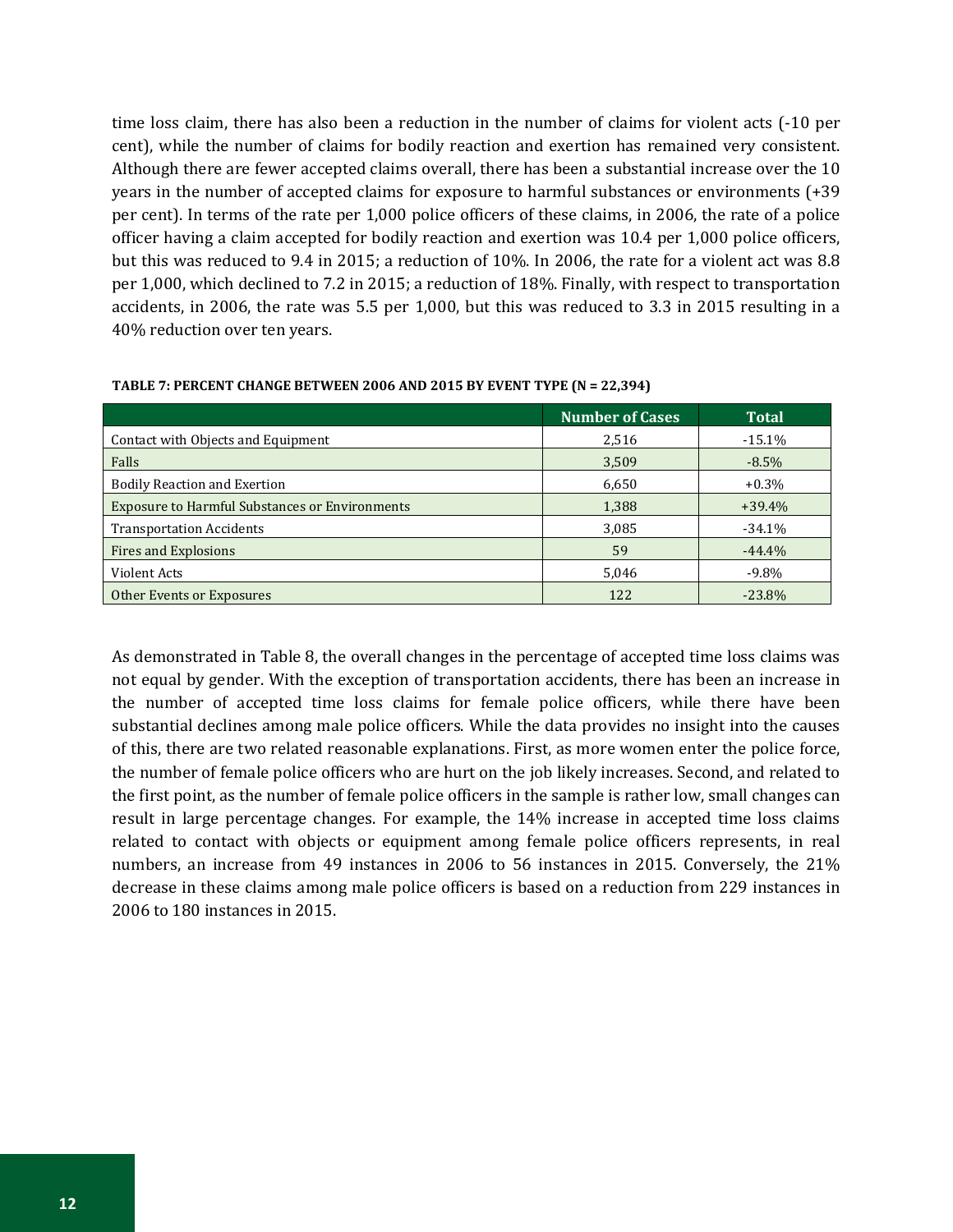|                                                       | <b>Males</b> | <b>Females</b> |
|-------------------------------------------------------|--------------|----------------|
| Contact with Objects and Equipment                    | $-21.4\%$    | $+14.3%$       |
| Falls                                                 | $-12.9%$     | $+4.7%$        |
| <b>Bodily Reaction and Exertion</b>                   | $-1.3\%$     | $+9.0\%$       |
| <b>Exposure to Harmful Substances or Environments</b> | $+25.3%$     | $+88.9%$       |
| <b>Transportation Accidents</b>                       | $-31.6%$     | $-41.1%$       |
| Fires and Explosions                                  | $-44.4%$     |                |
| Violent Acts                                          | $-12.0\%$    | $+2.4%$        |
| Other Events or Exposures                             | $-36.6%$     | $-50.0\%$      |

#### **TABLE 8: PERCENT CHANGE BETWEEN 2006 AND 2015 BY EVENT TYPE BY GENDER (N = 22,394)**

Given the overall provincial patterns presented above with respect to the percentage change in the number of accepted time loss claims in 2015 compared to 2006, it was expected that Quebec and Ontario would have substantial decreases in their proportion of accepted claims and that Alberta would have some substantial increases (see Table 9). However, there were some interesting finding when considering the specific nature of the event in terms of change over time. For example, while Ontario experienced substantial decreases in the number of accepted time loss claims for contact with objects or equipment, falls, bodily reaction and exertion, transportation accidents, fire or explosions, and violent acts when comparing 2006 to 2015, Ontario also had a large increase in the number of exposures to harmful substances or environments, albeit this type of event was not very common (see Table 9). Similarly, Quebec demonstrated a somewhat similar pattern to Ontario; however, they had a substantially larger decrease in transportation accidents that resulted in an accepted time loss claim. Interestingly, while Ontario had a 28% decrease in accepted time loss claims for an assault, attack, violent acts, or harassment, Quebec had a 13% increase. Alberta's pattern was nothing like Ontario's or Quebec's. Alberta had substantial increases in falls, bodily reaction and exertion, exposure to harmful substances or environments, and violent acts, but like Ontario and Quebec, had a large decrease in the number of transportation accidents. British Columbia had substantial increases in contact with objects or equipment and bodily reaction and exertion, but saw large decreases in falls, exposure to harmful substances or environments, and transportation accidents that resulted in an accepted time loss claim. British Columbia also saw a small reduction in the number of accepted time loss claims for a violent act, such as an assault or an attack (see Table 9).

| TABLE 9: PERCENT CHANGE BETWEEN 2006 AND 2015 BY EVENT TYPE BY PROVINCE (N = 22,394) |  |
|--------------------------------------------------------------------------------------|--|
|--------------------------------------------------------------------------------------|--|

|                                                       | <b>Alberta</b> | <b>British Columbia</b> | <b>Ontario</b> | <b>Ouebec</b> |
|-------------------------------------------------------|----------------|-------------------------|----------------|---------------|
| Contact with Objects and Equipment                    | $+8.3\%$       | $+30.0\%$               | $-14.7\%$      | $-30.5%$      |
| Falls                                                 | $+41.7%$       | $-16.7\%$               | $-14.3\%$      | $-10.4%$      |
| <b>Bodily Reaction and Exertion</b>                   | $+68.1\%$      | $+25.0%$                | $-11.3\%$      | $-11.5%$      |
| <b>Exposure to Harmful Substances or Environments</b> | $+112.5%$      | $-37.5%$                | $+79.3%$       | $+7.5%$       |
| <b>Transportation Accidents</b>                       | $-17.9\%$      | $-15.8\%$               | $-30.8\%$      | $-41.3\%$     |
| Fires and Explosions                                  | $- - -$        | $- - -$                 | $-55.6\%$      | $---$         |
| Violent Acts                                          | $+16.7\%$      | $-5.3\%$                | $-27.6\%$      | $+13.2%$      |
| Other Events or Exposures                             |                |                         | $-50.0\%$      | $+50.0\%$     |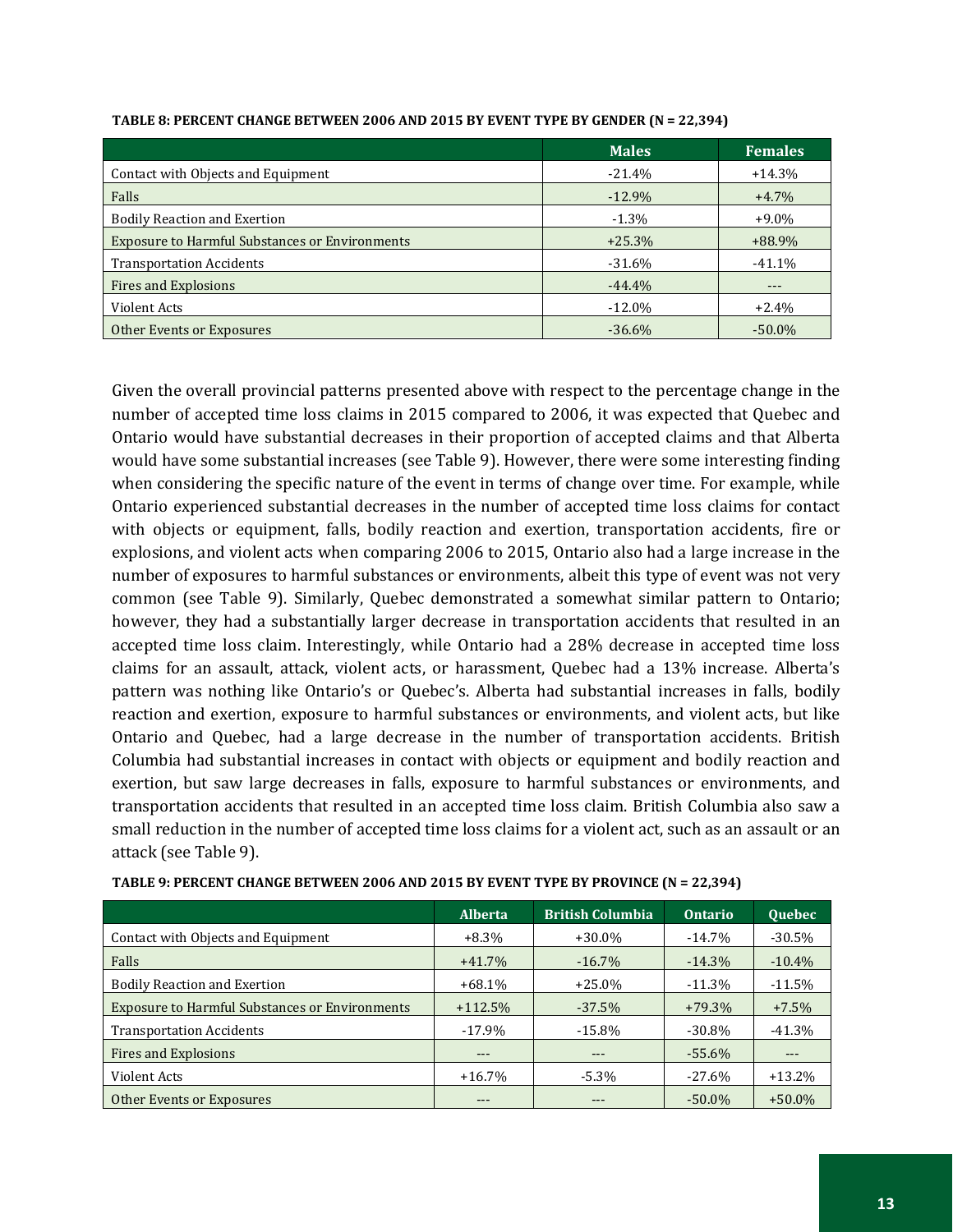As for the rate per 1,000 police officers for the three main event types over time by province, as above, rates were calculated for the four largest contributing provinces using 2006 and 2015 data. As demonstrated in Table 10, for the most part, the rate per 1,000 police officers declined in each province. For example, for bodily reaction and exertion, the rate per 1,000 police officers declined in Alberta slightly from 11.6 to 11.0 and reduced to a slightly greater extent in both Ontario and Quebec; however, British Columbia experienced a slight increase of 10% from 6.3 claims per 1,000 police officers in 2006 to 6.9 claims by 2015. For accepted time loss claims as a result of an assault, an attack, a violent act, or harassment per 1,000 officers, Alberta (+27 per cent) and Quebec (+7 per cent) experienced increases from 2006 to 2015, while British Columbia (-28 per cent) and Ontario (-36 per cent) had rate decreases. Of note, by 2015, the province with the highest rate of accepted claims as a result of a violent act or harassment was Ontario (9.5 per 1,000) followed by British Columbia (8.2 per 1,000).

|                                     | <b>Alberta</b> |      | <b>British Columbia</b> |      | <b>Ontario</b> |      | <b>Ouebec</b> |      |
|-------------------------------------|----------------|------|-------------------------|------|----------------|------|---------------|------|
|                                     | 2006           | 2015 | 2006                    | 2015 | 2006           | 2015 | 2006          | 2015 |
| <b>Bodily Reaction and Exertion</b> | 11.6           | 11.0 | 6.3                     | 6.9  | 13.8           | 11.1 | 12.1          | 10.0 |
| <b>Transportation Accidents</b>     | 5.0            | 3.2  | 2.5                     | 1.8  | 6.1            | 3.9  | 8.0           | 4.4  |
| Violent Acts                        | 5.5            | 7.0  | 9.8                     | 8.2  | 14.5           | 9.5  | 4.5           | 4.8  |

**TABLE 10: PERCENT CHANGE BETWEEN 2006 AND 2015 BY EVENT TYPE BY PROVINCE**

In terms of the specific body part that was injured resulting in either a fatality or an accepted time loss claim, given the nature of the databases, it was not possible to link this information to the aforementioned events or the context of the occurrence. Given this, there is limited value to the analyses of body parts. Still, with respect to fatalities, the most commonly injured body part was coded as 'multiple body parts' (n = 17) followed by the head (n = 10) and the trunk (n = 10) (see Table 11). For accepted time loss claims, the most common body parts were the trunk (26 per cent) and the lower extremities (26 per cent) followed by the upper extremities (19 per cent).

#### **TABLE 11: DISTRIBUTION OF BODY PART INJURED RESULTING IN A FATALITY OR AN ACCEPTED TIME LOSS CLAIM (2006 TO 2015)**

|                          | <b>Accepted Time Loss Claims</b><br><b>Fatalities</b> |       |
|--------------------------|-------------------------------------------------------|-------|
| Head                     | 10                                                    | 1,467 |
| Neck                     |                                                       | 983   |
| Trunk                    | 10                                                    | 5,917 |
| <b>Upper Extremities</b> | 0                                                     | 4,203 |
| <b>Lower Extremities</b> |                                                       | 5,879 |
| <b>Body Systems</b>      |                                                       | 1,441 |
| Multiple Body Parts      | 17                                                    | 2,450 |
| Other Body Parts         |                                                       | 50    |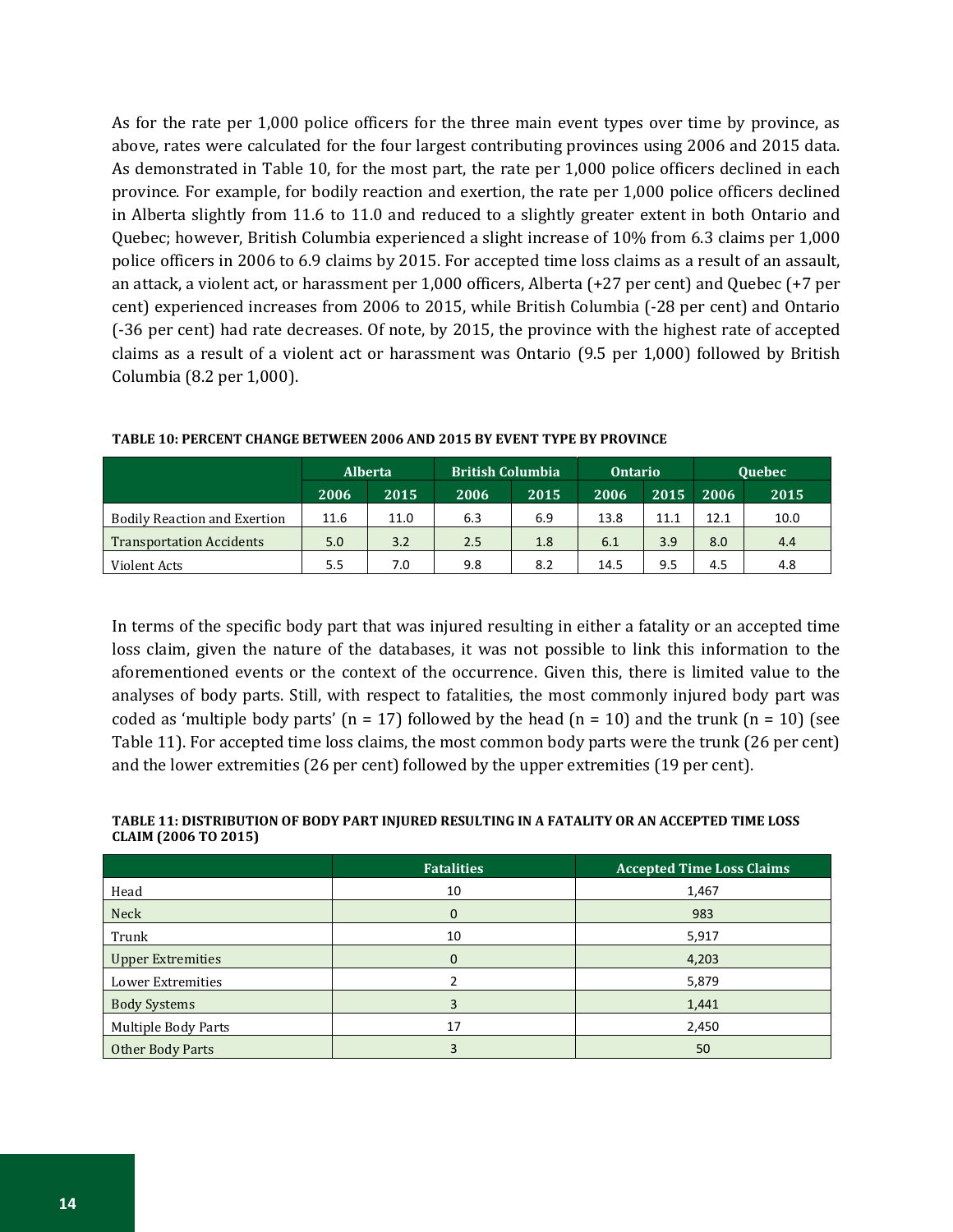In considering change over time, as demonstrated by Table 12, for all of Canada, comparing 2006 and 2015, there was a substantial increase in accepted time loss claims associated to injuries of the body system (+68 per cent) and other body part (+67 per cent); however, these body locations were associated with an overall low number of claims. Body locations associated with the largest number of claims all experienced decreases, such as the trunk (-14 per cent) and the upper extremities (-14 per cent). When considering each of the body locations by the four largest contributors to accepted time loss claims in Canada, no clear patterns emerged. For example, while the average number of head injuries that resulted in an accepted time loss claim between 2006 and 2015 was 147 per year, every province analysed, with the exception of Ontario, had an increase over this ten year period. Of note, the large percentage increase in Alberta for head injuries was based on 11 claims in 2006 that increased to 28 claims in 2015. While a bit less common, neck injuries decreased in each province, with the exception of British Columbia. Of note, over the ten years, British Columbia only recorded 73 total accepted time loss claims related to a neck injury. With the largest number of claims, injuries to the truck decreased slightly in British Columbia (-5 per cent), substantially in Ontario (-27 per cent), and moderately in Quebec (-12 per cent), but increased substantially in Alberta (+18 per cent). Of note, while multiple body parts were the largest contributors to fatalities, in terms of accepted time loss claims, this body area's representation in the database decreased in all provinces (see Table 12).

|                          | Canada   | <b>Alberta</b> | <b>British</b><br>Columbia | <b>Ontario</b> | Quebec   |
|--------------------------|----------|----------------|----------------------------|----------------|----------|
| Head                     | $+13.4%$ | +154.6%        | +40.0%                     | 0%             | $+22.6%$ |
| <b>Neck</b>              | $-34.6%$ | $-8.3%$        | $+75.0%$                   | $-50.0%$       | $-34.8%$ |
| Trunk                    | $-14.2%$ | $+17.8%$       | $-4.6%$                    | $-27.1%$       | $-12.2%$ |
| <b>Upper Extremities</b> | $-14.4%$ | $+5.4%$        | $+1.8%$                    | $-25.1%$       | $-15.5%$ |
| Lower Extremities        | $-5.0%$  | $+42.5%$       | $-4.5%$                    | $-9.1%$        | $-17.2%$ |
| <b>Body Systems</b>      | $+67.9%$ | $+1,900%$      | $+133.3%$                  | +88.9%         | $-2.4%$  |
| Multiple Body Parts      | $-28.3%$ | $-4.6%$        | $-57.1%$                   | $-27.3%$       | $-33.3%$ |
| Other Body Parts         | $+66.7%$ | $- - -$        | ---                        | $-100.0\%$     | $+66.7%$ |

**TABLE 12: PERCENT CHANGE BETWEEN 2006 AND 2015 BY BODY TYPE BY PROVINCE FOR ACCEPTED TIME LOSS CLAIMS (N = 22,394)**

The final database focused on the source of the injury. The 45 fatalities were mainly associated with vehicles ( $n = 16$ ) or the category of person, plant, animal, or mineral ( $n = 10$ ). A smaller number of fatalities were associated to 'other' sources  $(n = 8)$  and tools, instruments, and equipment  $(n = 6)$ (see Table 13). Of note, four of the five female fatalities occurred as the result of a vehicle and the other one was associated to a person, plant, animal, or mineral. In term of accepted time loss claims, the most frequent source of injury was a person, plant, animal, or mineral (52 per cent) followed by structures and surfaces (17 per cent) and vehicles (16 per cent).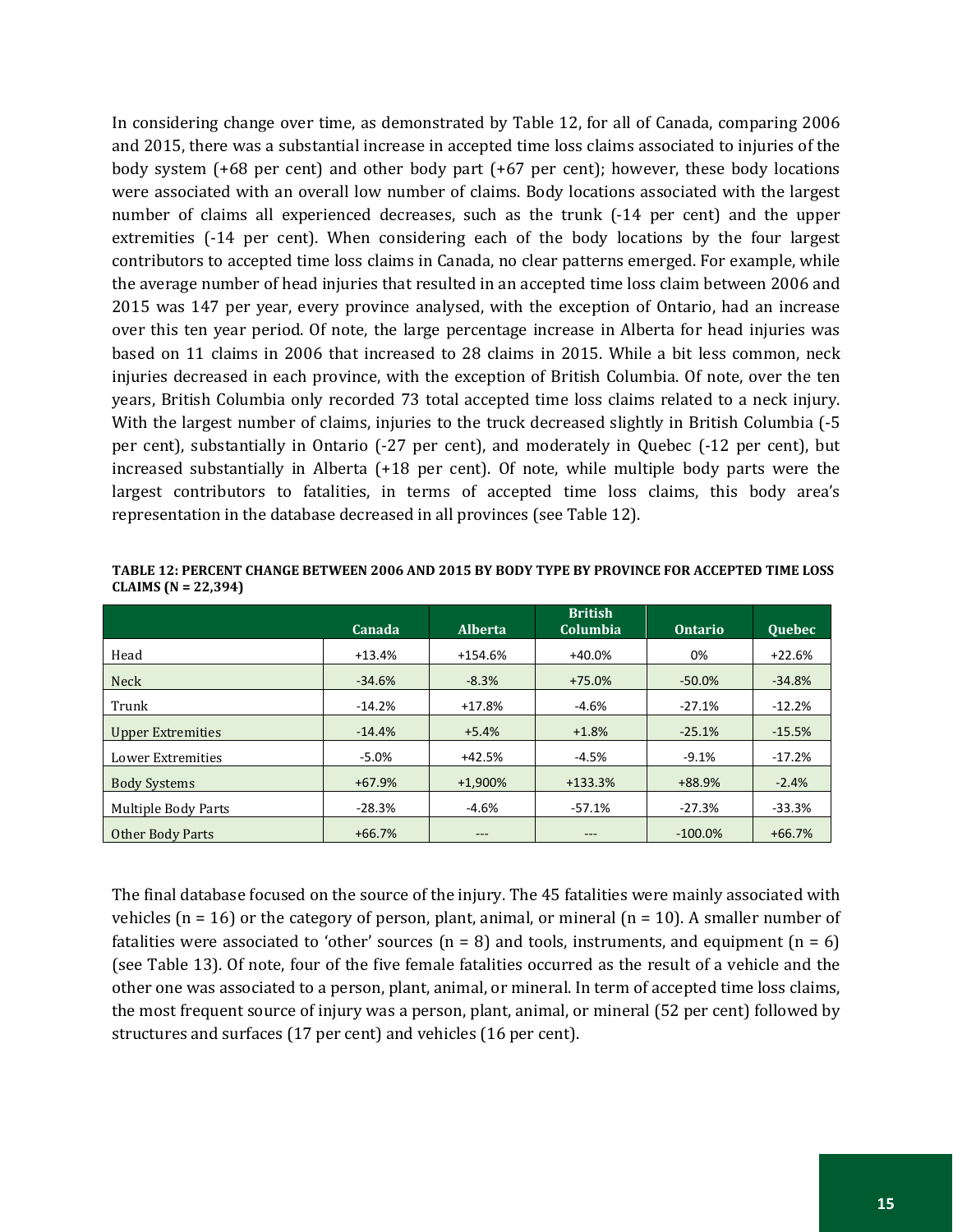|                                     | <b>Fatalities</b> | <b>Accepted Time Loss Claims</b> |
|-------------------------------------|-------------------|----------------------------------|
| Chemical and Chemical Product       |                   | 162                              |
| Containers                          | $\Omega$          | 346                              |
| <b>Furniture and Fixtures</b>       | 0                 | 176                              |
| Machinery                           | $\Omega$          | 67                               |
| Parts and Materials                 |                   | 381                              |
| Person, Plants, Animals or Minerals | 10                | 11,608                           |
| <b>Structures and Surfaces</b>      |                   | 3,875                            |
| Tools, Instruments and Equipment    | 6                 | 952                              |
| Vehicles                            | 16                | 3,609                            |
| Other Sources                       | 8                 | 1,197                            |

| TABLE 13: DISTRIBUTION OF SOURCE OF INJURY RESULTING IN A FATALITY OR AN ACCEPTED TIME LOSS CLAIM |
|---------------------------------------------------------------------------------------------------|
| $(2006 \text{ T}0 2015)$                                                                          |

When considering increases or decreases in the number of accepted time loss claims by gender based on the source of the injury from 2006 to 2015, several of the results are not helpful due to low raw numbers, such as the findings related to machinery, chemical and chemical products, furniture and fixtures, and parts and materials. However, there are some interesting findings when examining the most common sources of injury (see Table 14). For example, with the exception of the category of tools, instruments, and equipment, males experienced a decrease in the frequency of accepted time loss claims in all other categories. This was not the cause among female police officers. Moreover, the two main sources of injury that likely pose the greatest risk to police officers due to frequency are from vehicles, people and animals, and structures and surfaces. Given the large amount of time that non-commissioned officers spend on the road, in their cars, at potential dangerous and unfamiliar locations, and interacting with the public, it was not surprised that these were the main sources of accepted time loss claims. While there was a very minor decrease for male police officers (-9 per cent) and a slight increase for female police officers (+1 per cent) related to the change in the number of accepted time loss claims for injuries related to structures and surfaces over the ten years, there were substantial reductions for both genders in vehicle injuries. This is extremely important given that general duty officers likely spend a considerable amount of time each shift in their vehicles. It is possible that improved vehicle safety and changes in police policies around pursuits has contributed somewhat to this decline. It is also interesting to note that, on the issue of injuries caused by a person, plant, animal, or mineral, males saw a slight decline in the number of accepted time loss claims (-8 per cent), while females experienced an increase (+16 per cent). The data does not provide any insight into why this might be the case; however, it must be noted that this 16% increase is based on 205 accepted time loss claims in 2006 and 237 in 2015.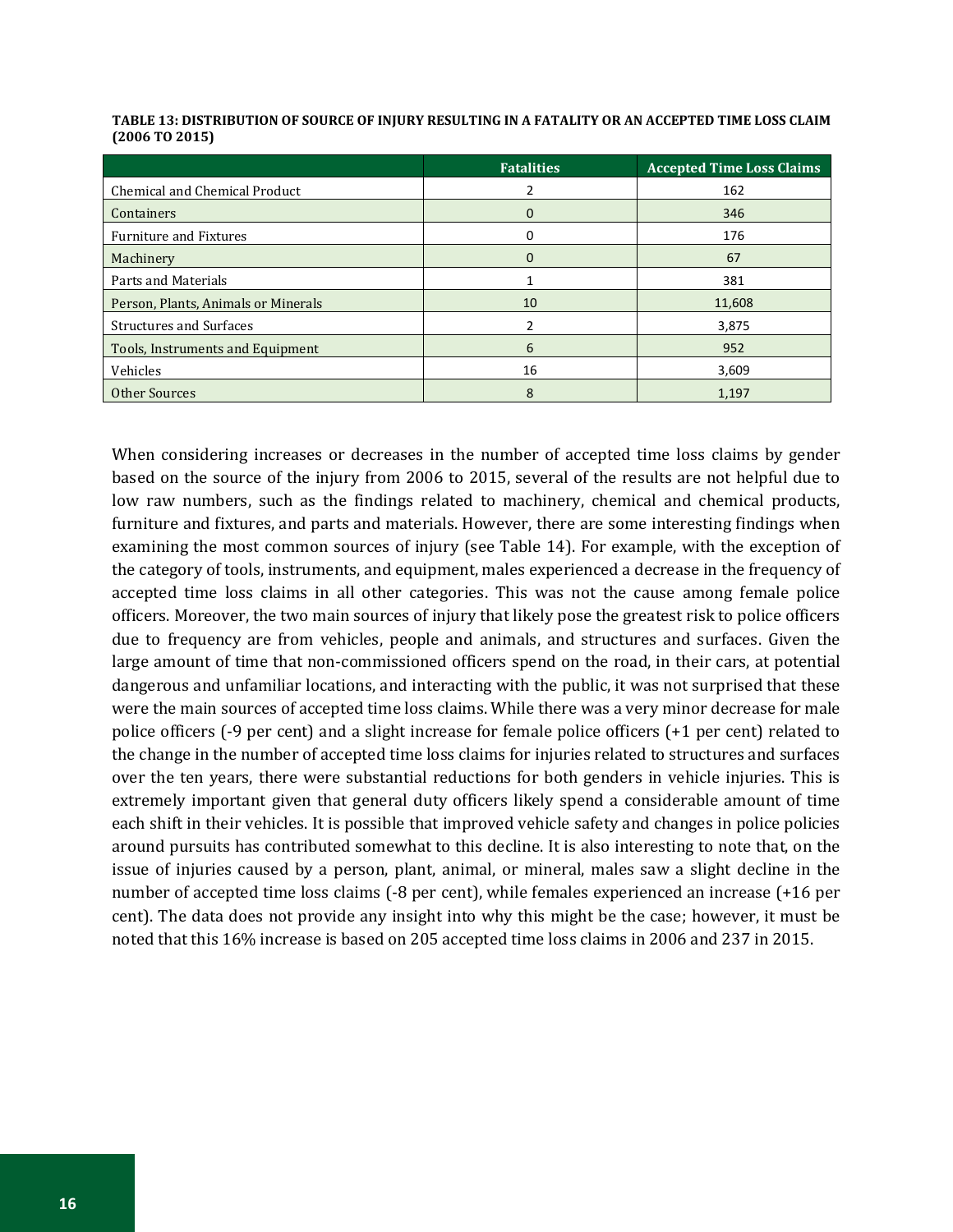|                                     | <b>Male</b> | Female   |
|-------------------------------------|-------------|----------|
| Chemical and Chemical Product       | $-26.3%$    | +200%    |
| Containers                          | $-37.5%$    | $+83.3%$ |
| <b>Furniture and Fixtures</b>       | $-7.7\%$    | $-62.5%$ |
| Machinery                           | $-28.6%$    | $-50.0%$ |
| Parts and Materials                 | $-66.8%$    | $-33.3%$ |
| Person, Plants, Animals or Minerals | $-7.8%$     | $+15.6%$ |
| <b>Structures and Surfaces</b>      | $-9.0\%$    | $+1.1%$  |
| Tools, Instruments and Equipment    | $+24.3%$    | $+30.8%$ |
| Vehicles                            | $-25.0%$    | $-40.2%$ |
| Other Sources                       | $-2.0%$     | $+92.9%$ |

**TABLE 14: PERCENT CHANGE BETWEEN 2006 AND 2015 BY SOURCE OF INJURY AND GENDER (N = 22,394)**

As the data is dominated by male police officers, given the results presented in Table 14, it was not surprising that when considering changes in the number of accepted time loss claims by the source of injury for all of Canada, there were reductions in all of the categories with the exception of tools, instruments, and equipment and 'other' sources. It is also important to note that several of the results presented in Table 15 suffer from extremely low number of cases. For example, the percentage change in British Columbia for the categories of chemical and chemical products, containers, furniture and fixtures, and machinery is based on less than 15 accepted time loss claims in any year, thus making inferences based on the percent change over time extremely uninformative. However, on the three most frequent categories, there are some interesting findings. For accepted time loss claims related to injuries caused by a person, plant, animal, or mineral, Ontario (-17 per cent) and Quebec (-15 per cent) experienced substantial decreases, while Alberta (+88 per cent) and British Columbia (+14 per cent) experienced increases. The increase in Alberta can be explained by the fact that, in 2006, Alberta had just 67 accepted time loss claims, which increased to 126 in 2015. By way of comparison, Ontario had 645 claims in 2006 and 537 in 2015. Similarly, British Columbia did not have a large number of claims for this source of injury in 2006 (n = 114) or 2015 (n = 130). It was interesting to note that all four provinces experienced a reduction in the number of accepted time loss claims related to vehicle injuries.

|                                     | Canada   | <b>Alberta</b> | <b>British Columbia</b> | <b>Ontario</b> | <b>Ouebec</b> |
|-------------------------------------|----------|----------------|-------------------------|----------------|---------------|
| Chemical and Chemical Product       | $-9.1%$  | +50.0%         | $-100.0%$               | $+33.3%$       | 0%            |
| <b>Containers</b>                   | $-18.4%$ | $-25.0%$       | $+300.0%$               | $-34.8%$       | $+14.3%$      |
| <b>Furniture and Fixtures</b>       | $-28.6%$ | $- - -$        | $+100.0\%$              | $-36.4%$       | $-85.7%$      |
| Machinery                           | $-12.5%$ | $---$          | $-100.0\%$              | $-20.0%$       | $---$         |
| Parts and Materials                 | -60.4%   | $-100.0\%$     | $-66.8%$                | $-75.0%$       | $-52.4%$      |
| Person, Plants, Animals or Minerals | $-4.0%$  | $+88.1%$       | $+14.0%$                | $-16.7%$       | $-15.0%$      |
| <b>Structures and Surfaces</b>      | $-6.6%$  | $+65.4%$       | $-3.5%$                 | $-8.0\%$       | $-23.5%$      |
| Tools, Instruments and Equipment    | $+25.3%$ | $+17.7%$       | $+25.0%$                | +39.0%         | $-7.7%$       |
| Vehicles                            | $-28.8%$ | $-18.8%$       | -18.5%                  | $-27.3%$       | $-29.4%$      |
| Other Sources                       | $+9.8%$  | $-14.3%$       | 0%                      | $-10.4%$       | $+67.6%$      |

**TABLE 15: PERCENT CHANGE BETWEEN 2006 AND 2015 BY SOURCE OF INJURY BY PROVINCE FOR ACCEPTED TIME LOSS CLAIMS (N = 22,394)**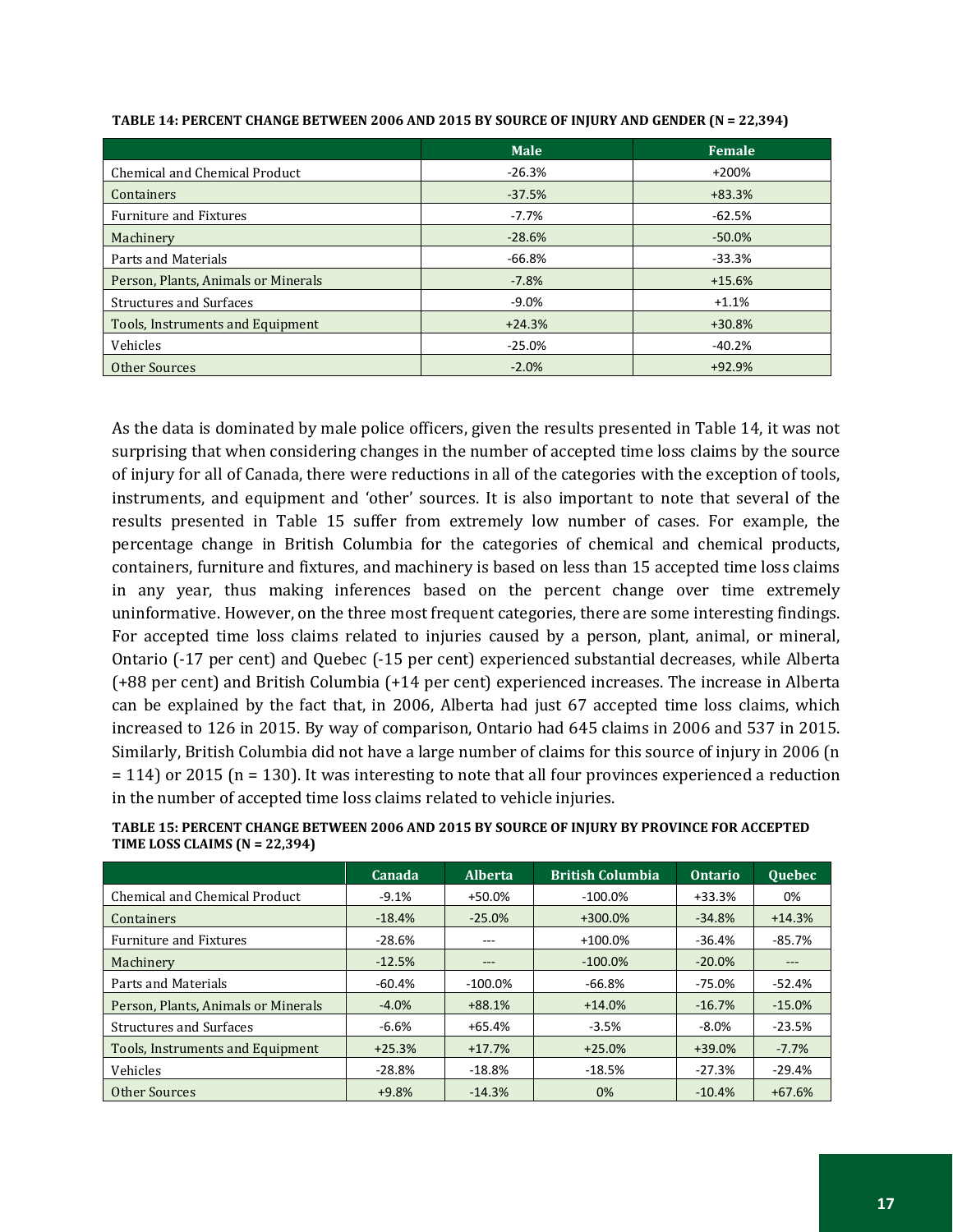## **Conclusion**

The findings in this research note provide support for the notion that police work can be a dangerous job. Between 2006 and 2015, the most common cause of a fatality or accepted time loss claim for a police officer was a traumatic injury or disorder. While the databases do not provide additional insight into the nature of the traumatic injury or disorder, in many cases, the precipitating event leading to the fatality or accepted time loss claim was a violent act or a transportation incident most likely involving either a vehicle or a person. In terms of basic demographics, police officers who are injured or die are most often males under the age of 40. When female police officers are the victim, they tend to be even younger. Given this, additional research should continue to explore ways to make police work safer, while better understanding the risks associated with being a police officer. This is critically important because the fatality rate among police officers in Canada in the databases used for this research note was 0.7 per 1,000 and the accepted time loss rate was 31 per 1,000 officers in 2015.

Given the limitations of how the databases are organized, it is recommended that police leaders consider developing a national police officer injury database in order to alleviate some of the methodological and analytical challenges identified in this research note. Much greater insight and preventative policy development could occur if the data could be linked to provide a single database containing all of the necessary variables and information to conduct detailed analyses on the nature, context, frequency, and severity of injuries and fatalities suffered by police officers at the individual and aggregate level.

## **Author Biographical Information**

Dr. Irwin M. Cohen is an Associate Professor of Criminology and Criminal Justice at the University of the Fraser Valley. He is also the Director of the Centre for Public Safety and Criminal Justice Research where he conducts and publishes research in the areas of policing, terrorism, young offenders, fire issues, public policy, and violence. Contact him at *irwin.cohen@ufv.ca* 

Len Garis is the Fire Chief for the City of Surrey, British Columbia, an Adjunct Professor in the School of Criminology and Criminal Justice & Associate to the Centre for Social Research at the University of the Fraser Valley (UFV), a member of the Affiliated Research Faculty at John Jay College of Criminal Justice in New York, and a faculty member of the Institute of Canadian Urban Research Studies at Simon Fraser University. Contact him at [LWGaris@surrey.ca](mailto:LWGaris@surrey.ca)